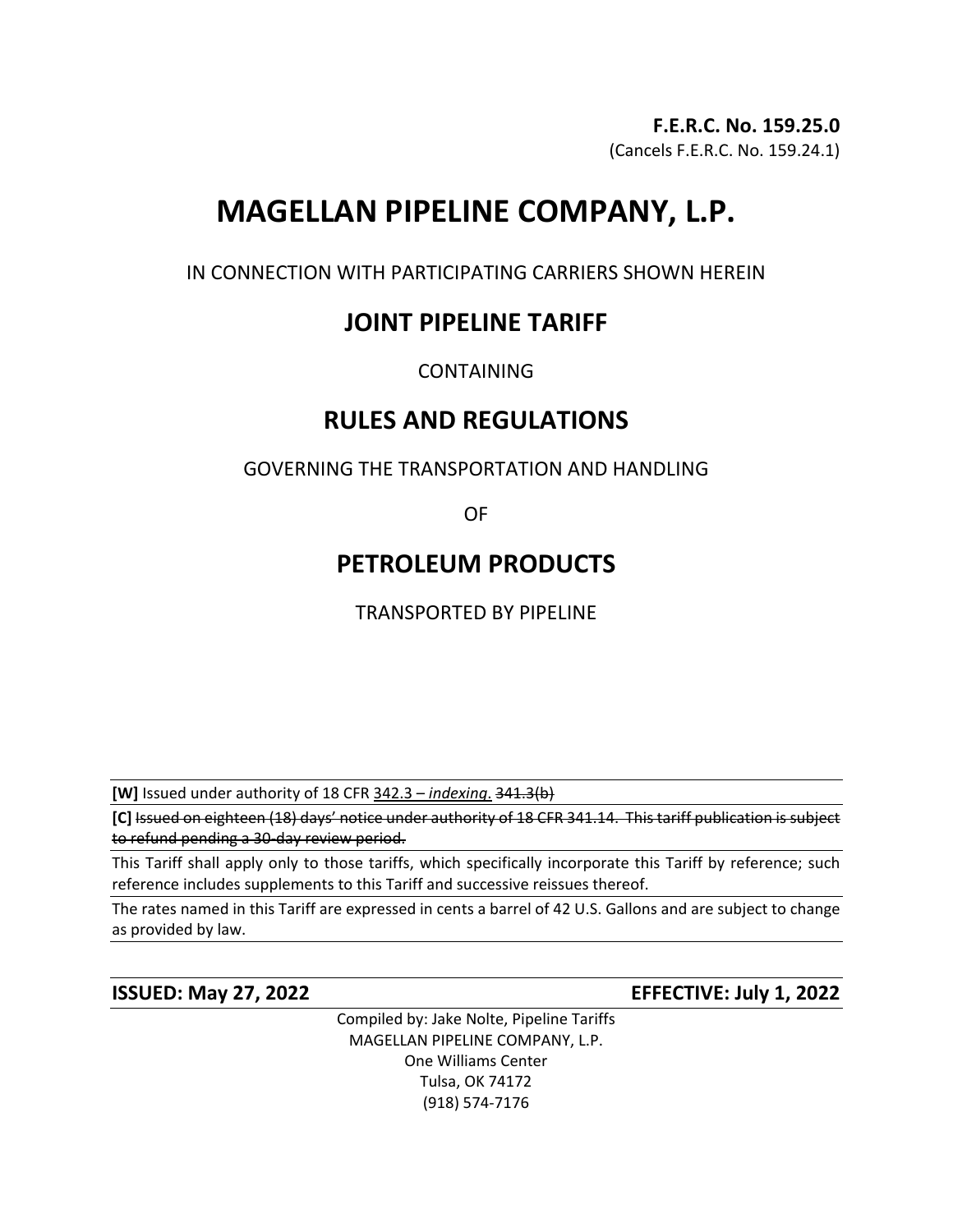## **Table of Contents**

| <b>Subject</b>                                                                                            | Item No.     | Page No.       |
|-----------------------------------------------------------------------------------------------------------|--------------|----------------|
| Abbreviations, Explanation of                                                                             | --           | 21             |
| Acceptance Free from Liens and Charges                                                                    | 60           | 10             |
| Canceling Items, Method of                                                                                | $\mathbf{1}$ | 4              |
| <b>Claims: Time for Filing</b>                                                                            | 205          | 20             |
| Commodity                                                                                                 | 35           | $\overline{7}$ |
| <b>Communication Facilities - MPL System</b>                                                              | 190          | 19             |
| Consignment, Minimum                                                                                      | 100          | $13 - 14$      |
| <b>Corrosion Inhibitors</b>                                                                               | 65           | 10             |
| Definitions                                                                                               | 15           | $4 - 5$        |
| Delivery Adjustments - Explorer Pipeline System                                                           | 110          | $14 - 15$      |
| Delivery From Terminal Facilities, Minimum - MPL System                                                   | 140          | 16             |
| Delivery to Destination                                                                                   | 135          | 16             |
| Demurrage Charges - MPL System                                                                            | 145          | 16             |
| Duty of Carrier                                                                                           | 195          | 19             |
| Facilities Required at Origin and Destination                                                             | 70           | $10 - 11$      |
| Filtration and Special Testing Service - MPL System                                                       | 150          | 16             |
| High RVP Unleaded Regular Gasoline                                                                        | 165          | 17             |
| In Transit Storage, Tankage at Port Arthur, TX; Greenville, TX; and<br>Tulsa, OK Explorer Pipeline System | 180          | 18             |
| Items, Notes, Rules, Etc., Reference to                                                                   | 10           | 4              |
| Liability                                                                                                 | 200          | 19-20          |
| <b>Participating Carriers</b>                                                                             | $-$          | 4              |
| Payment of Transportation and Other Charges                                                               | 75           | $11 - 12$      |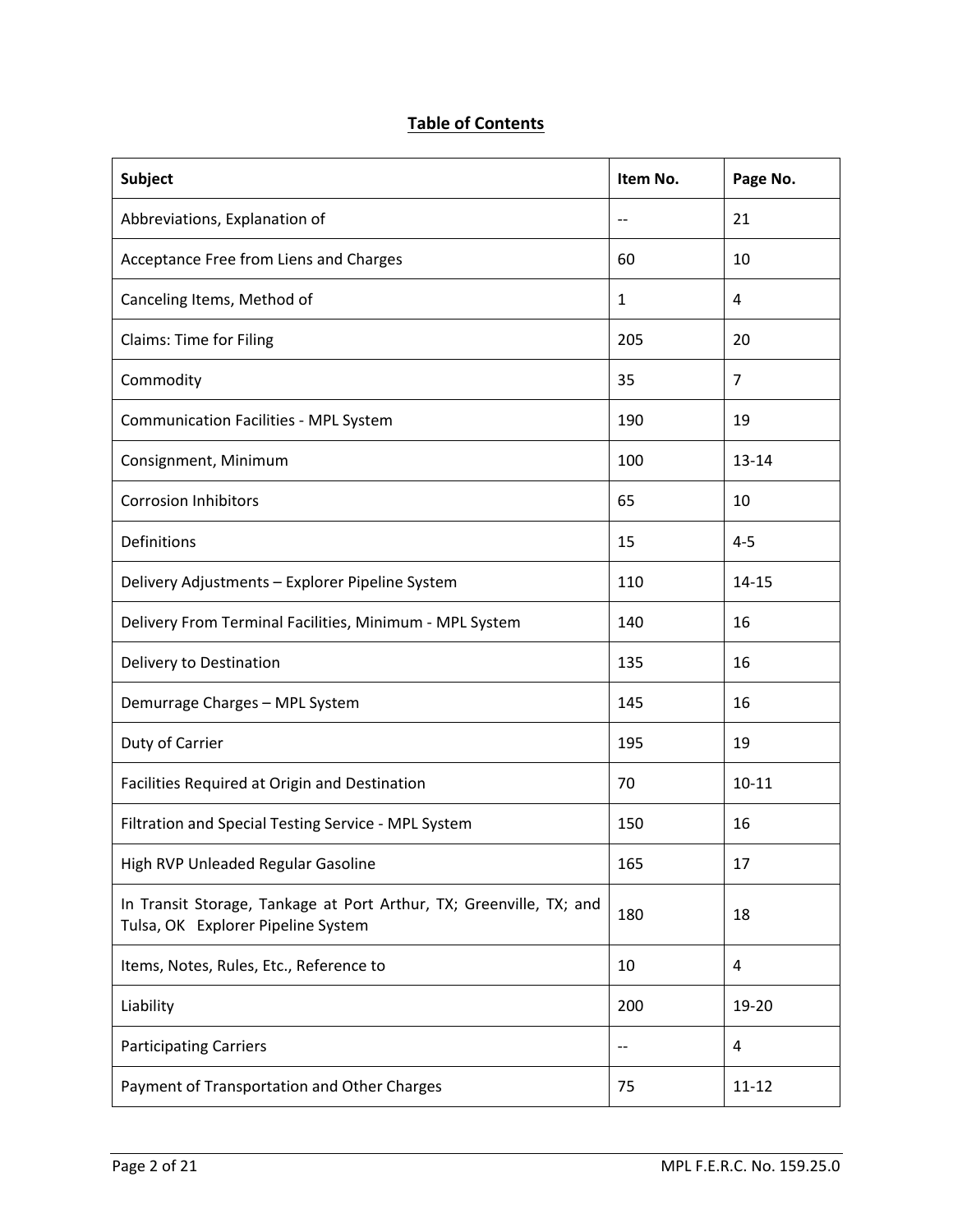| <b>Petroleum Products Defined</b>                                                                               | 20  | 5         |
|-----------------------------------------------------------------------------------------------------------------|-----|-----------|
| Pipeage Contracts Required                                                                                      | 90  | 13        |
| <b>Products Acceptance Specifications</b>                                                                       | 25  | 6         |
| Proration of Pipeline Capacity                                                                                  | 50  | 9         |
| Rates Applicable                                                                                                | 55  | 10        |
| Rates From or To Intermediate Points, Application of                                                            | 120 | 15        |
| Reconsignment - MPL System                                                                                      | 115 | 15        |
| Reference Marks, Explanation of                                                                                 | $-$ | 21        |
| Reissued Matter in Supplements, Method of Denoting                                                              | 5   | 4         |
| Segregation and Variations in Quality and Gravity                                                               | 105 | 14        |
| Shipment, Identity of                                                                                           | 125 | 15        |
| Shipment, Minimum                                                                                               | 95  | 13        |
| Shipments, Scheduling of                                                                                        | 45  | $8 - 9$   |
| Special Handling Services - MPL System                                                                          | 155 | 17        |
| Spill Compensation Acts and Regulations, Charges for                                                            | 185 | 18-19     |
| Storage in Transit at Port Arthur, TX; Houston, TX; Greenville, TX; and<br>Tulsa, OK - Explorer Pipeline System | 175 | $17 - 18$ |
| <b>Tax Registration</b>                                                                                         | 80  | 12        |
| Terminaling Services - MPL System                                                                               | 130 | 16        |
| <b>Testing and Measuring</b>                                                                                    | 40  | $7 - 8$   |
| Transmix Handling - MPL                                                                                         | 28  | 6         |
| <b>Volume Corrections and Tender Deductions</b>                                                                 | 30  | $6 - 7$   |
| Withdrawals from Terminal Facilities - MPL System                                                               | 85  | $12 - 13$ |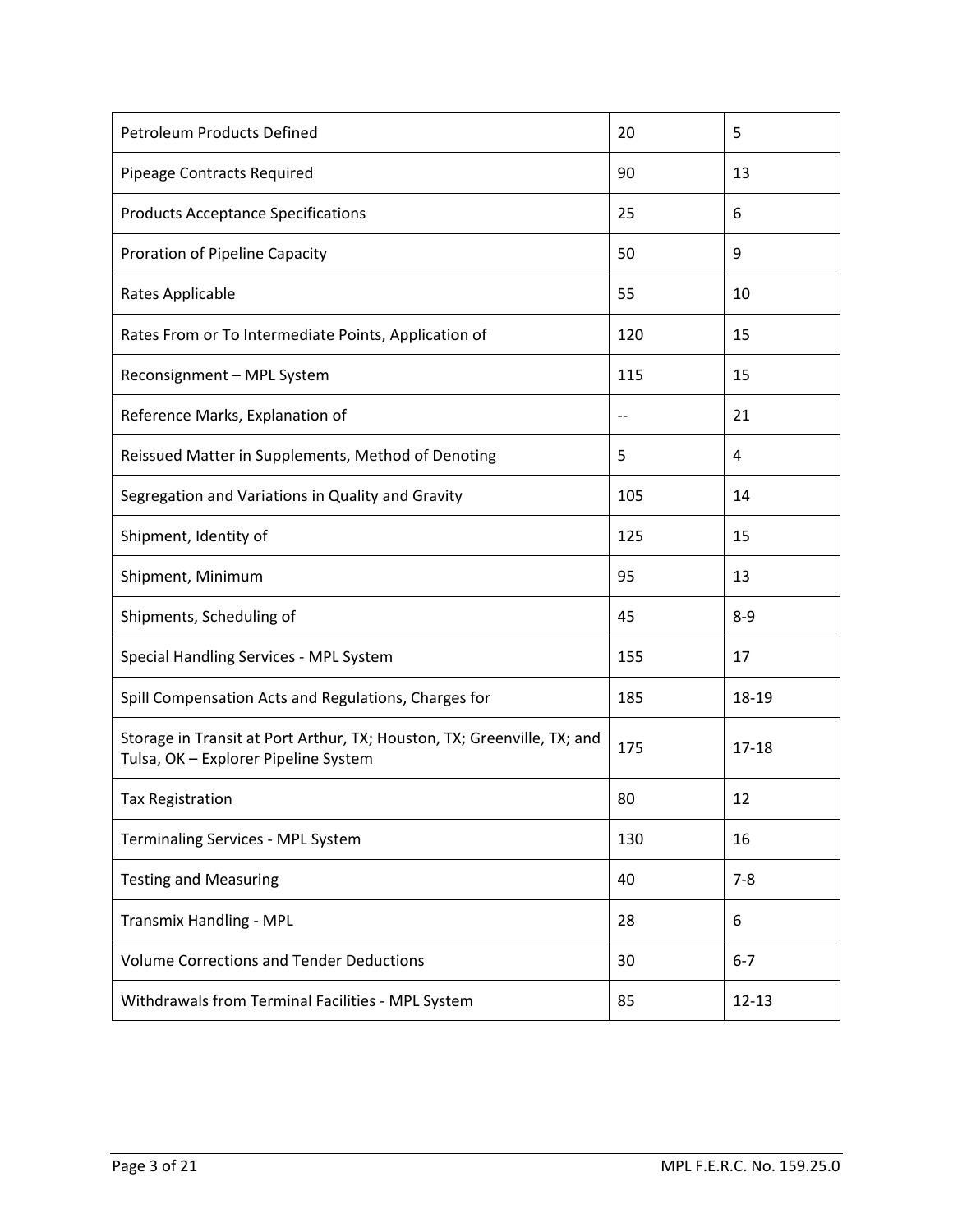#### **PARTICIPATING CARRIERS**

Explorer Pipeline Company

#### **ITEM 1 - METHOD OF CANCELING ITEMS**

As a tariff is supplemented, numbered items with letter suffixes cancel corresponding numbered items in the original tariff or in a supplement. Letter suffixes will be used in alphabetical sequence starting with A.

EXAMPLE - Item 60-A cancels Items 60; and Item 90-B cancels 90-A in a prior supplement, which, in turn, canceled Item 90.

#### **ITEM 5 - METHOD OF DENOTING REISSUED MATTER IN SUPPLEMENTS**

Matter brought forward without change from one supplement to another will be designated as "Reissued" by a reference mark in the form of a square enclosing a number, the number being that of the supplement in which the reissued matter first appeared in its currently effective form. To determine the supplement's original effective date, refer to the explanation of reference marks of the supplement. For further details, consult the supplement in which the reissued matter first became effective.

#### **ITEM 10 - REFERENCE TO ITEMS, NOTES, RULES, ETC.**

When reference is made in a tariff or supplements thereof, to items, notes, rules, etc., such references are continuous and include supplements to and successive reissues of such items, notes, rules, etc.

#### **ITEM 15 – DEFINITIONS**

**"API Gravity"** means gravity determined in accordance with ASTM Designation D-287-92 or latest revision thereof.

**"ASTM Color"** means color determined by the ASTM Standard method of test ASTM Designation D-1500- 91 or latest revision thereof.

**"ATLAS"** means Automated Transportation Logistics Activity System. ATLAS is a computerized information system to which all Shippers have access upon request. ATLAS enables Shippers to nominate and release product and to monitor and coordinate the movement of Petroleum Products while on Magellan Pipeline System.

**"Barrel"** means forty-two (42) United States gallons at sixty (60) degrees Fahrenheit.

**"Batch"** means a quantity of petroleum product of like specifications moved through the pipeline as an identifiable unit.

**"Carrier"** means and refers to Magellan Pipeline Company, L.P. (MPL) and other carries participating herein.

**"Consignee"** means and refers to the party having ownership of Petroleum Product transferred to them.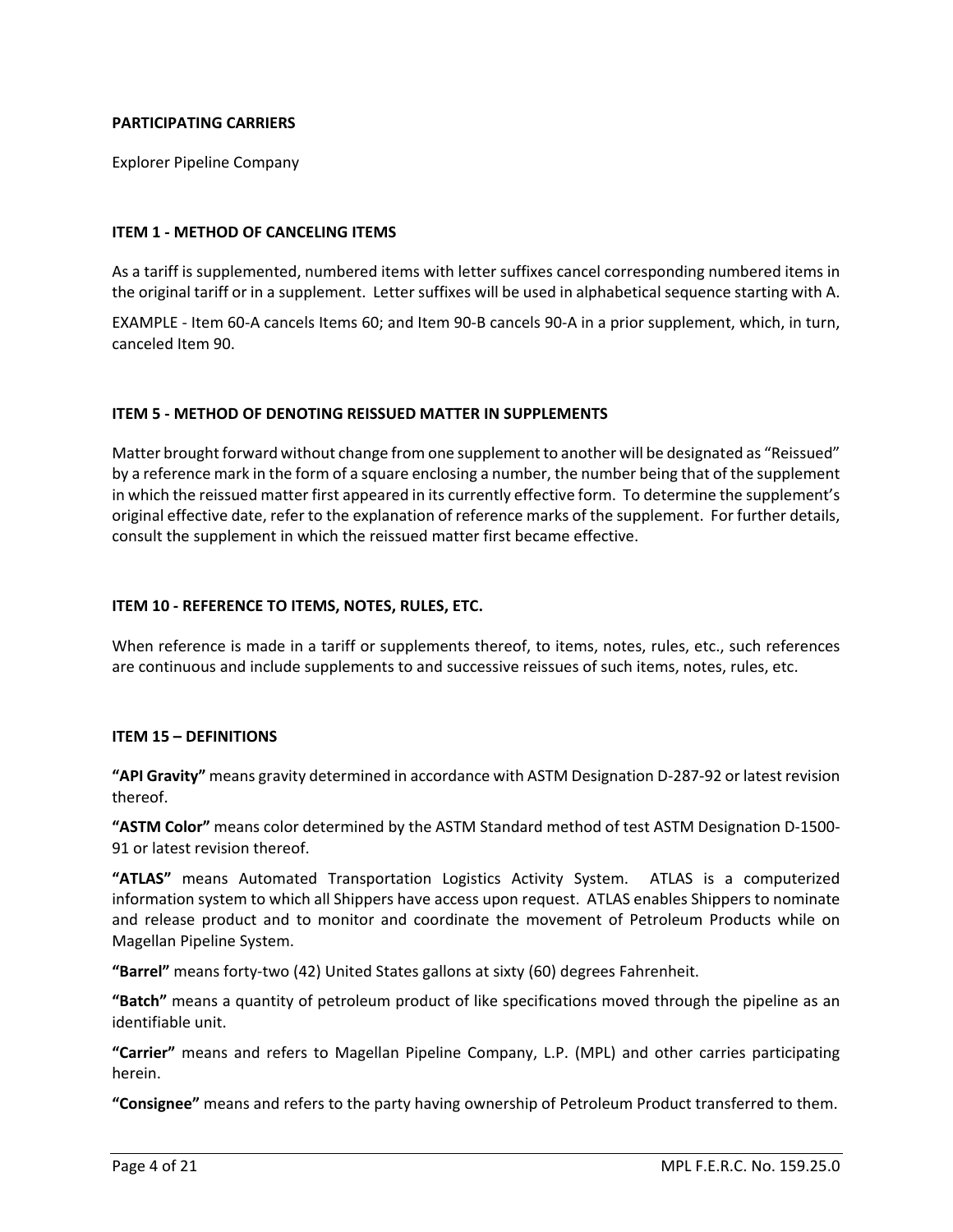**"Consignor"** means the party, which tendered Petroleum Products to Carrier.

**"Destination"** means the facility at which Carrier delivers Petroleum Products out of Carrier's pipeline.

**"Final Delivery"** means a delivery of a batch or the remainder thereof so that the batch is completely removed from the mainline and held in either carrier's tankage or consignee's facilities or delivered into the facilities of other carriers.

**"Fungible Batch"** means a batch of petroleum product meeting Carrier's specifications, which may be commingled with other batches of petroleum product meeting the same specifications.

**"Interface Mixture"** is that mixture which occurs in normal pipeline operations between batches of petroleum products having different specifications.

**"Inventory Owner"** means and refers to the party, either Shipper or Consignee, holding title to Petroleum Product(s) in Carrier's facilities.

**"Minimum Allocation"** means the minimum level of Open Stock Petroleum Product inventory required in order for an Inventory Owner to maintain active withdrawal privileges at Carrier's terminal facilities.

**"Open Stock Petroleum Product"** means the commodity grades of Petroleum Products, as defined by Item 20 that the Carrier transports under Open Stock Status.

**"Open Stock Status"** means that a Shipper may withdraw at a Carrier Destination the same quantity of the Petroleum Product which Carrier is receiving at a Carrier Origin from Shipper on the same day if both Shipper's and Carrier's inventories are sufficient as stated in Item 85.

**"Origin"** means the facility of Carrier at which Carrier receives Petroleum Products into Carrier's pipeline.

**"Origin Release"** means the written commitment of a Consignor to schedule a batch of Petroleum Products into Carrier's facilities.

**"Shipment"** means a volume of products offered to and accepted by Carrier for transportation.

**"Petroleum Products"** means the commodities more specifically defined in Item 20 and meeting the specifications referenced in Item 25.

**"Shipment Request"** represents a commitment by an established Shipper to receive Petroleum Product from an Origin point into the Carrier's system.

**"Shipper"** means the party who contracts with the Carrier for transportation and/or terminaling of Petroleum Products pursuant to the terms of this tariff.

**"Tender"** means an offer by a Shipper to a Carrier of a stated quantity of Petroleum Products from a specified Origin or Origins to a specified Destination or Destinations pursuant to the terms of this tariff.

**"Transit Time"** means the time a shipment would take to move from Origin to Destination.

#### **ITEM 20 - PETROLEUM PRODUCTS DEFINED**

Where the term Petroleum Products is used, the same refers to:

Unleaded Gasolines Diesel Fuel Distillates

Jet Fuels – Commercial Jet Fuels – Military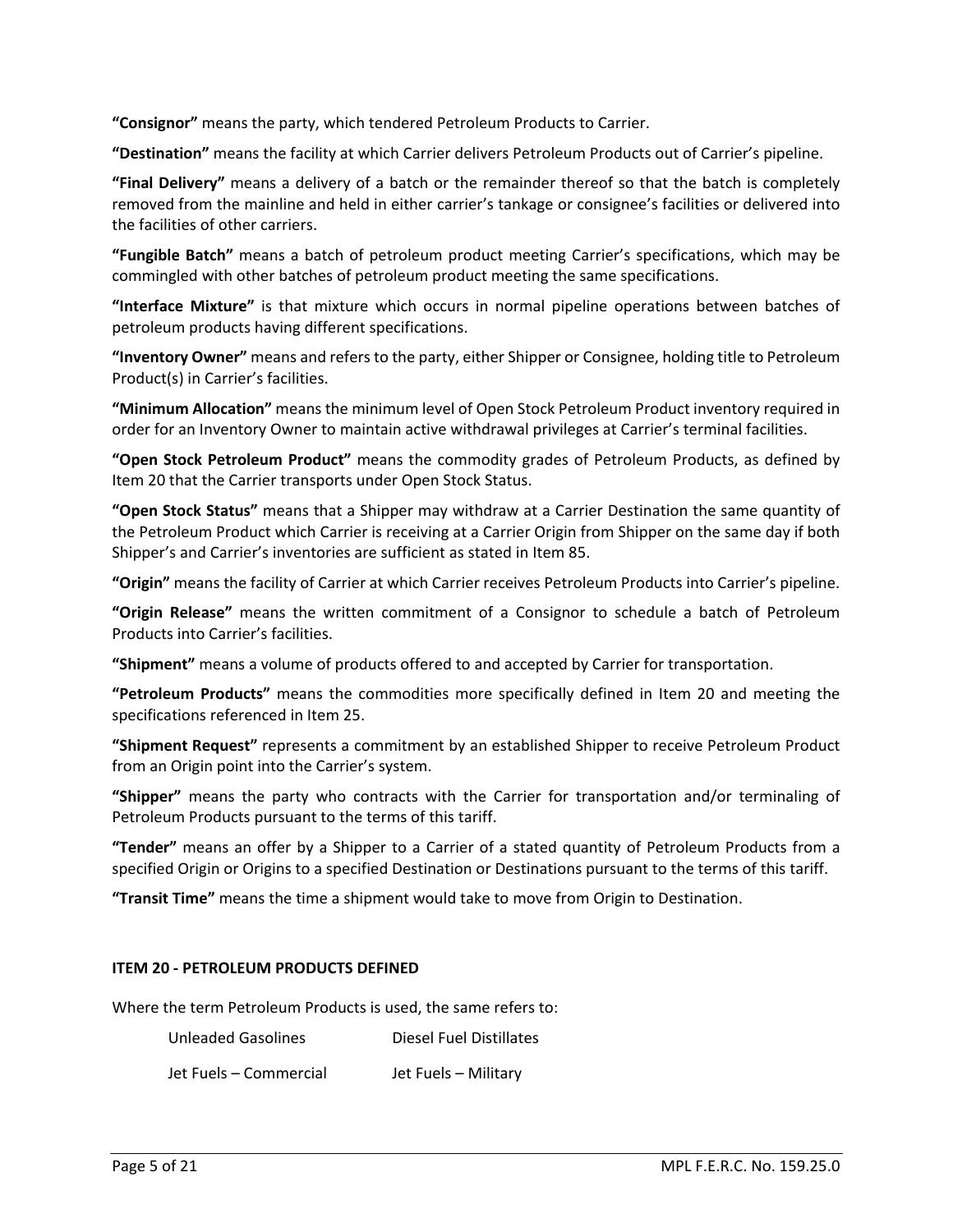### **ITEM 25 - PRODUCTS ACCEPTANCE SPECIFICATIONS**

Petroleum Products shall be accepted for transportation only when such Petroleum Products meet all required specifications as uniformly established by Carrier. All of the required specifications for Petroleum Products shall be issued from time to time in the manner and to the extent appropriate to facilitate the efficient and economical use and operation of the Carrier's facilities and to reasonably accommodate Shipper's needs for transportation.

Carrier shall have no obligation to accept Petroleum Products for transportation hereunder unless such products are free from water and other impurities; have a color not darker than No. 3 ASTM (except that gasolines to which artificial coloring has been added will be accepted for transportation regardless of color); have a vapor pressure not more than 15 pounds absolute at 100 degrees Fahrenheit; have an API gravity at 60 degrees Fahrenheit, not less than 20 degrees and not more than 80 degrees; a viscosity not more than 4.3 centistokes at 100 degrees Fahrenheit; and meet all required specifications as uniformly established, published, and filed with Federal Energy Regulatory Commission by Carrier. Copies of the specifications will be provided upon request.

Carrier will require the Shipper to furnish certified laboratory reports showing the results of tests of the Petroleum Products offered for transportation. Carrier may also make such tests of the Petroleum Products as it deems necessary.

Petroleum Products containing blending components other than pure hydrocarbons or that pose a personal health hazard to Carrier's employees are not acceptable for transportation unless Shipper notifies Carrier of the identification and concentration of such components and has received Carrier's agreement to transport such blended Petroleum Products before they enter Carrier's system. Shipper must report type and percent by volume of all non-hydrocarbon, blending components.

#### **ITEM 28 – TRANSMIX HANDLING – MPL**

For movements under F.E.R.C. No. **[W]** 166.26.0 166.25.2, Item 300, any transmix occurring in the Carrier's system that cannot be combined with compatible products shall be retained in Carrier's custody for disposal by the Carrier on behalf of the Shippers to ensure efficient operations of the pipeline.

The total Transmix accumulated in Carrier's system will be allocated to all Shipper's in proportion to each Shipper's barrels received into the system from all Shipper's in a calendar month. Carrier shall dispose of the Transmix for Shippers and provide each Shipper's net proceeds from the disposition of the Transmix.

## **ITEM 30 - VOLUME CORRECTIONS AND TENDER DEDUCTIONS**

SECTION A. Quantities at origin and destination shall be determined either by meter and/or gauging computations from certified tank tables corrected to temperature of 60 degrees Fahrenheit in accordance with API Standard 2540 Table 6A or 6B (whichever is applicable) or latest revisions thereof, and a pressure of zero psi gauge by use of API Standard 1101 or latest revisions thereof. Shipper or Consignee may have representatives present during testing, meter reading, calibration and gauging. Full deductions will be made for all water and other impurities in products received or delivered.

SECTION B. A tender deduction of (0.1%) by volume will be made on the quantity of Petroleum Products accepted for transportation under Item 210 of F.E.R.C. No. **[W]** 166.26.0 466.25.2, supplements thereto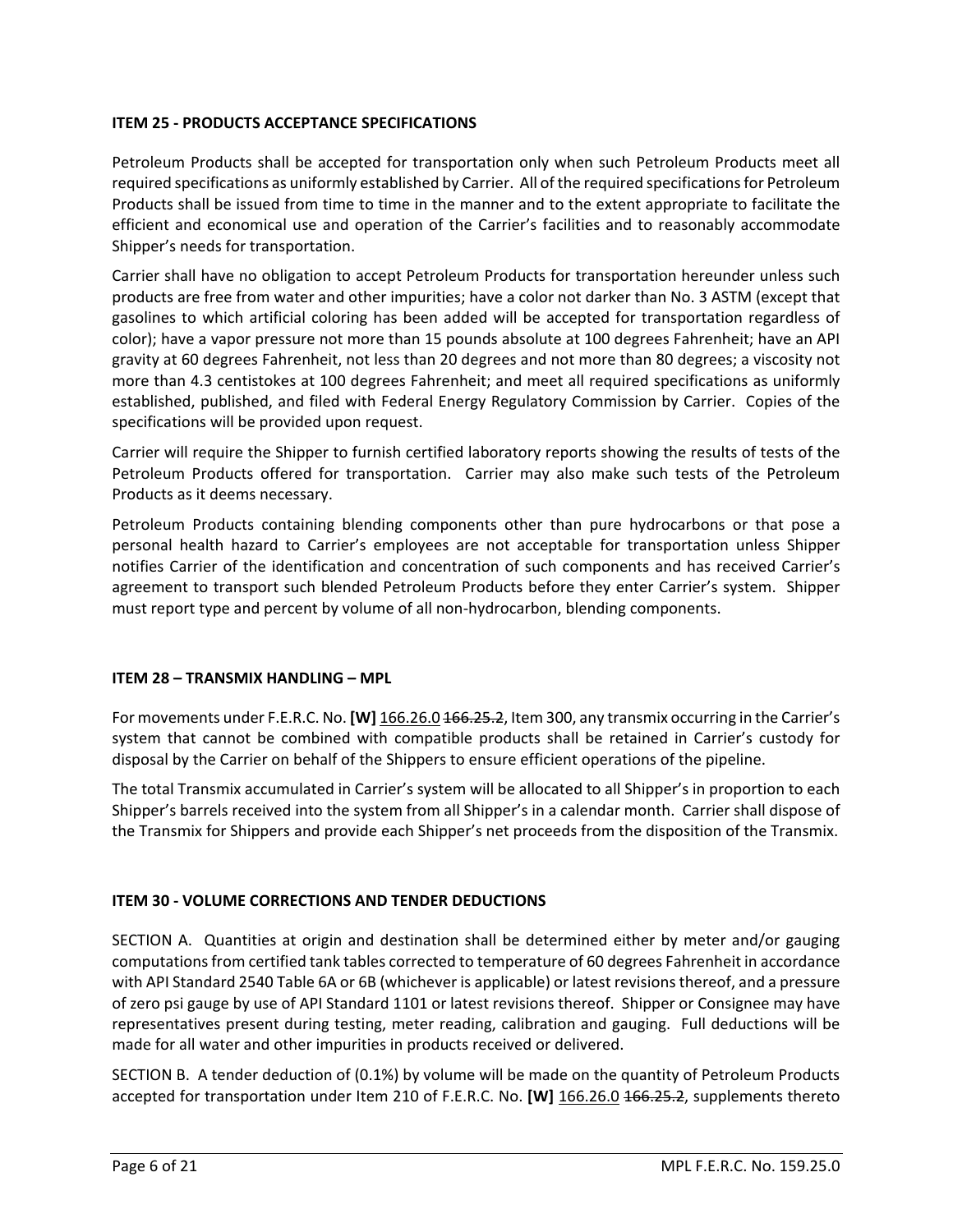and reissues thereof. A tender deduction of (0.15%) by volume will be made on the quantity of Petroleum Products accepted for transportation under Item 300 of F.E.R.C. No. **[W]** 166.26.0 166.25.2, supplements thereto and reissues thereof. Carrier will only be accountable for delivery of that quantity of Petroleum Products accepted for transportation after the tender deduction.

SECTION C. Product downgrades associated with handling multiple grades of distillate products that have varied sulfur levels will be allocated to shippers.

SECTION D. In addition to Section B herein, for any volumes delivered to Belen Station, NM or Albuquerque Station, NM, an additional overage and/or shortage will be calculated and will be the sole responsibility of the Shipper. At the end of each year, Carrier will calculate the total overage or shortage by product type on the pipeline segment between El Paso Station, TX and Albuquerque Station, NM. Carrier shall invoice or reimburse Shipper for its proportional share of any overage or shortage.

#### **ITEM 35 – COMMODITY**

Carrier is engaged in the transportation of Petroleum Products specified and described in Item 20 and therefore will not accept any other commodities for transportation. No petroleum products will be received for transportation except good merchantable petroleum products of substantially the same kind and quality as that being currently transported through the same facilities for other Shippers. Consignor and Shipper warrant to Carrier that any petroleum products tendered to Carrier conform with the specifications for such products and are merchantable. Petroleum products of substantially different grade or quality will be transported only in such quantities and upon such terms and conditions as Carrier and Shipper may agree.

#### **ITEM 40 - TESTING AND MEASURING**

Petroleum products shall be accepted for transportation only when such products meet all required specifications as uniformly established by Carrier as stated in the following documents and found at the public website [www.magellanlp.com/WhatWeDo/ProductSpecs.aspx](http://www.magellanlp.com/WhatWeDo/ProductSpecs.asp) or on request. Each Product Grade Document and its effective date or revision date are identified below.

| <b>PRODUCT GRADE DOCUMENT TITLE</b>                                 | <b>EFFECTIVE DATE</b> |
|---------------------------------------------------------------------|-----------------------|
| A-Grade Premium Unleaded Gasoline                                   | 1/1/21                |
| A1X-Grade Premium Unleaded Gasoline Export <sup>2</sup>             | 5/1/18                |
| AR-Grade RBOB Premium Gasoline Blendstock <sup>1</sup>              | 1/1/21                |
| AZ6 – Arizona Premium Winter CBG <sup>2</sup>                       | 7/1/17                |
| AZ9- Arizona Summer Cleaner Burning Gasoline (AZRBOB) <sup>2</sup>  | 7/1/17                |
| D-Grade Premium Diesel Fuel                                         | 1/1/21                |
| NEP- Unleaded Regular Gasoline 87 Octane Export <sup>2</sup>        | 12/1/19               |
| NR-Grade RBOB Regular Gasoline Blendstock <sup>1</sup>              | 1/1/21                |
| NZ6 – Arizona Winter CBG <sup>2</sup>                               | 7/1/17                |
| NZ9 - Arizona Summer Cleaner Burning Gasoline (AZRBOB) <sup>2</sup> | 7/1/17                |
| Q-Grade Commercial Jet Fuel                                         | 2/19/14               |
| V-Grade Sub-Octane Unleaded Gasoline                                | 1/1/21                |
| V8-Grade Sub-Octane Unleaded High RVP                               | 1/1/21                |
| V66-Grade Sub-Octane Gasoline 6.6 RVP                               | 1/1/21                |
| W-Grade Natural Gasoline                                            | 12/31/08              |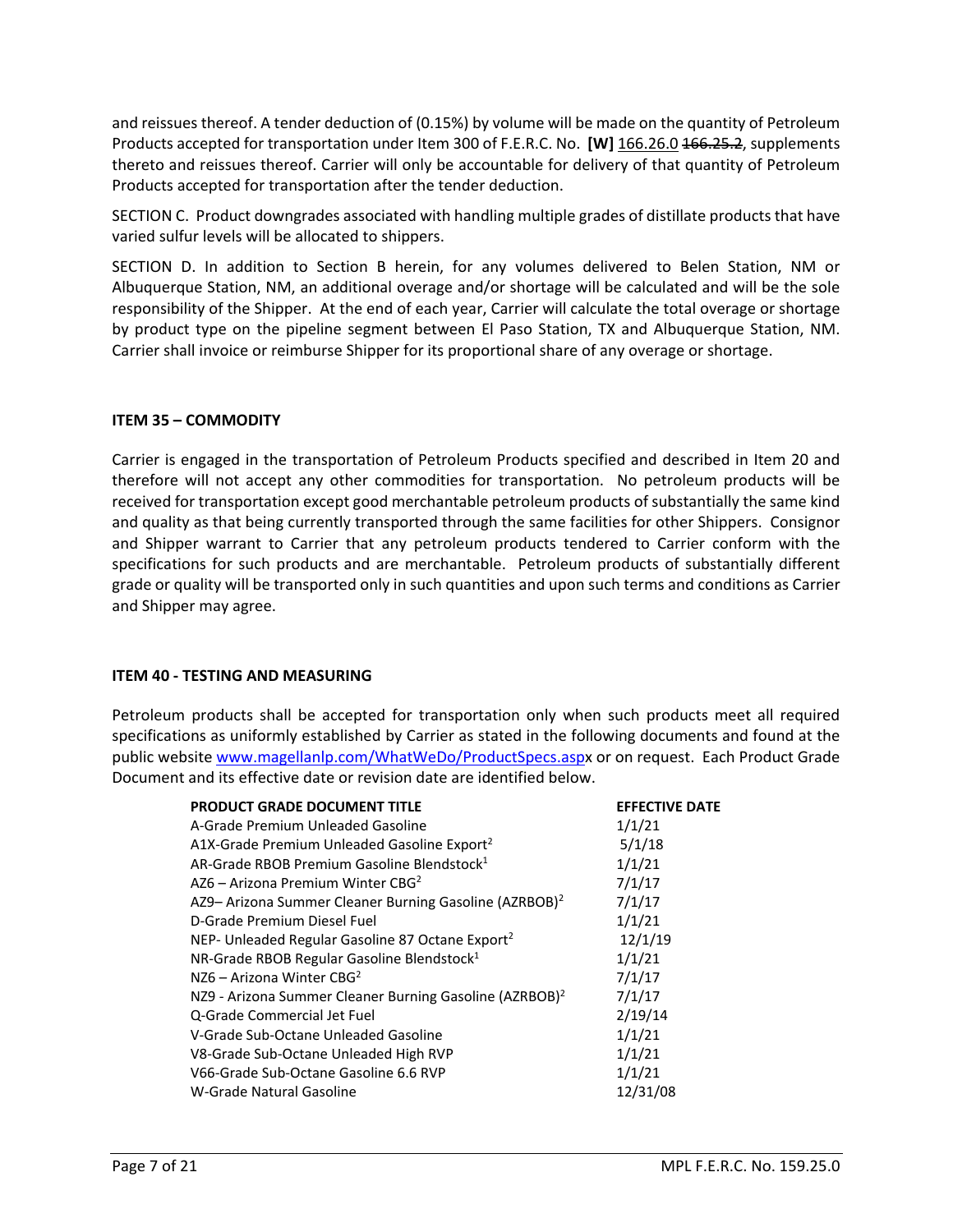| X, XHO -Grade Ultra Low Sulfur Diesel Fuel | 1/1/21  |
|--------------------------------------------|---------|
| Y-Grade No. 1 Diesel Fuel                  | 12/1/15 |

Notification to Shippers of changes in these documents are made via this tariff. If a prospective Shipper should desire current specifications they may access the website mentioned above. Demonstration of conformance with the product specifications shall be made through the submission of a Certificate of Analysis that accurately represents the product characteristics. Accuracy of the Certificate of Analysis is the sole responsibility of the party who establishes the Origin Release. Costs associated with handling, distribution, and disposal of products that enter the system that do not meet the product specifications shall be borne entirely by the party who establishes the Origin Release.

<sup>1</sup> Product grades for delivery at St Charles, MO only

<sup>2</sup> Product grades for delivery in Texas or New Mexico only

## **ITEM 45 - SCHEDULING OF SHIPMENTS**

Petroleum Products shall be accepted for transportation at such time as Petroleum Products of the same specifications are currently being transported from point of Origin to a Destination or Destinations in accordance with schedules of shipments and consignments to be issued from time to time to each Consignor by the Carrier. Such schedules may be modified from time to time in the manner and to the extent reasonably desirable to facilitate the efficient and economical use and operation of the Carrier's facilities and to reasonably accommodate Consignor's needs for transportation. Shippers can distribute shipments to MPL Destinations by designating specific locations or by selecting automatic shipment distribution. Automatic shipment distribution is the distribution of Shippers' volumes on a system-wide basis to even out the days supply based on historical weighted average loadings to all valid locations where the Shipper conducts business. Shippers may specify Destinations by Origin and Grade for automatic shipment distribution. Shippers may elect to utilize Carrier's "ATLAS" system to schedule shipments.

Any shipper desiring to tender petroleum products for transportation hereunder shall on or before the 10th day of the month give written notice on forms acceptable to the carrier of origin and destination of products to be shipped for an ensuing 2-month period. Unless such notification is made, the carrier shall be under no obligation to accept Petroleum Products from such Shipper.

Carrier will prepare and furnish to each Shipper, schedules showing the estimated time that each shipment will be received for transportation at origin points and the estimated time of arrival at destinations. Such schedules may be revised from time to time to the extent reasonably desirable to facilitate the efficient and economical use and operation of Carrier's facilities and to accommodate Shipper's needs for transportation. Carrier will furnish shipper-revised schedules when issued.

Shipper shall have each shipment available in tankage connected to carrier's origin points at least eight hours before the scheduled time for receipt by Carrier. When a product is not available in tankage within the time limits as aforesaid, acceptance of said product will be at the discretion of the Carrier.

In the event the carrier has accepted Petroleum Products for transportation in reliance upon Shipper's representations as to acceptance at destination, and there is failure to take such Petroleum Products at destination as provided then and in such event, Carrier shall have the right, on 24-hour notice to Shipper, to divert, reconsign, or make whatever arrangements for disposition of the Petroleum Products it deems appropriate to clear its pipeline including the right to sell the Petroleum Products at a private sale for the best price obtainable. The Carrier may be a purchaser at such sale. Out of the proceeds of said sale,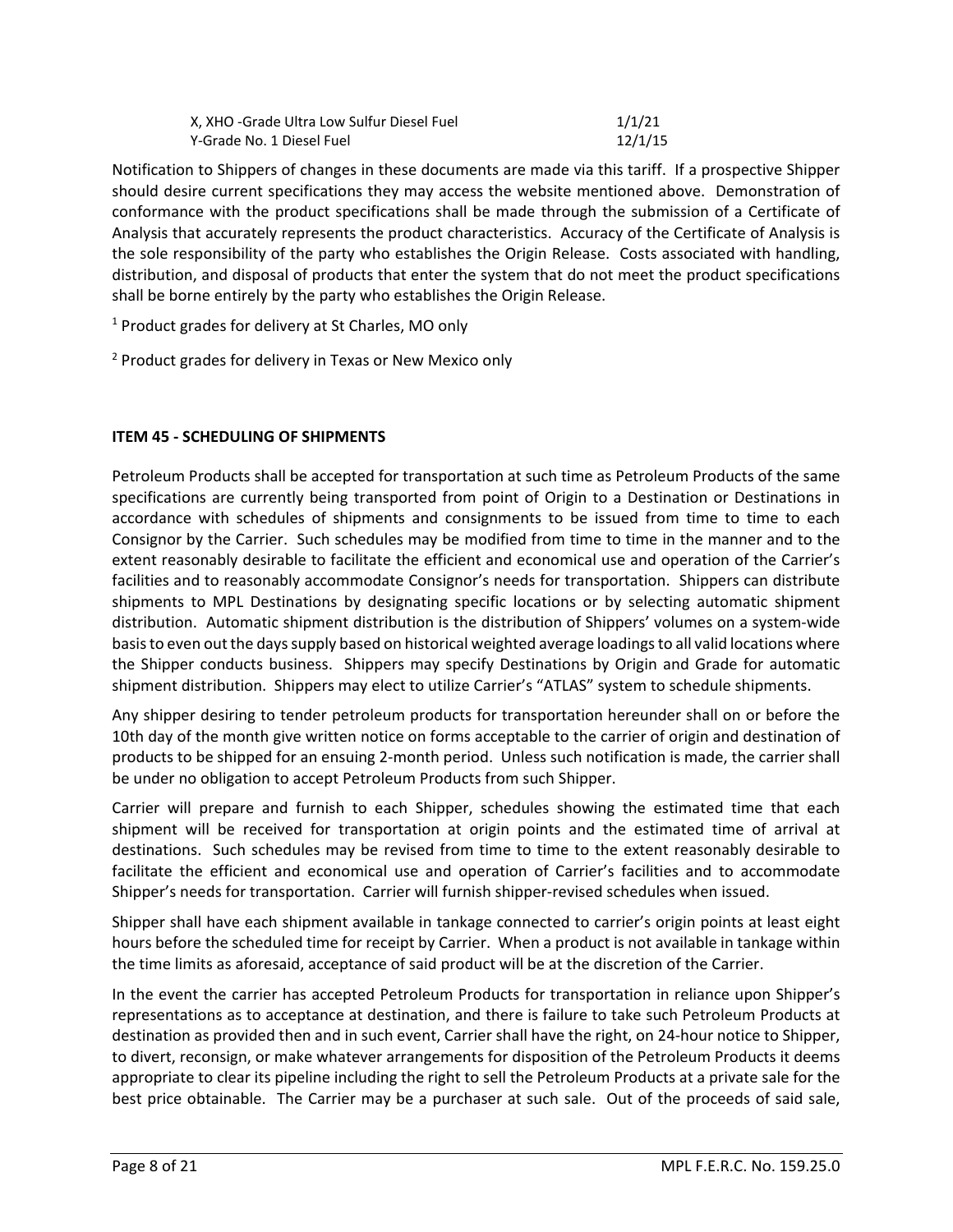Carrier may pay itself all transportation charges and other necessary expense of caring for and maintaining the Petroleum Products and the balance shall be held for whomsoever may be lawfully entitled thereto.

## **ITEM 50 - PRORATION OF PIPELINE CAPACITY**

#### SECTION A. EXPLORER PIPELINE SYSTEM

When the total volume offered for shipment in accordance with Item 45 is greater than can be transported within the period covered by such offers, Petroleum Products offered by each Shipper for transportation will be transported in such quantities and at such times to the limit of Carrier's capacity so as to avoid discrimination among shippers. Each segment of mainline or lateral line will be separately prorated if necessary. Space in each segment will be allocated among "regular shippers" and any "new shipper" as follows:

The forecast volumes for each regular Shipper and new Shipper shall be totaled and divided into line capacity. The resultant fraction will be the "proration factor." Each new Shipper shall be allocated space equal to its forecast volumes multiplied by the proration factor. The remaining capacity shall be allocated among regular Shippers in proportion to their base period shipments.

The "base period" is a period of 12 months beginning 14 months prior to the month of allocation and excluding the two months next preceding the month of allocation. A "regular Shipper" is any Shipper who received deliveries during the first month of the base period, or who previously has been classified as a regular shipper and who continued to receive deliveries in any one or more months of any succeeding base period. A "new Shipper" is a Shipper who does not qualify as a regular Shipper under the above definition.

#### SECTION B. MPL SYSTEM

When the total of the various commodities offered for Shipment on Carrier's facilities, in accordance with the procedures for scheduling of Shipments, is greater than can be transported within the period covered by such schedules, then commodities offered by each Shipper, including any Shipper, for transportation will be transported in such quantities and at such times, to the limit of Carrier's normal operating capacity, so as to avoid unjust discrimination or undue preference among Shippers and to fulfill requirements of governmental agencies.

System-wide pipeline operating capacity, as determined by Carrier, will be allocated based on Inventory Owner's historical loadings at Carrier's facilities and deliveries to offline facilities. An Inventory Owner's maximum inventory balance will be controlled using an allocation method which will be based on the moving average of the Inventory Owner's daily rack deliveries and deliveries to offline facilities for each Petroleum Product covering thirty (30) days.

A new Shipper (i.e., a Shipper without a loading history over the preceding twelve (12) months) shall be allocated capacity sufficient to permit a minimum shipment as defined in Item 95. All subsequent allocations of capacity shall be based on the loading history developed by the Shipper after Transit Time has elapsed in accordance with the inventory controls provisions of Item 85.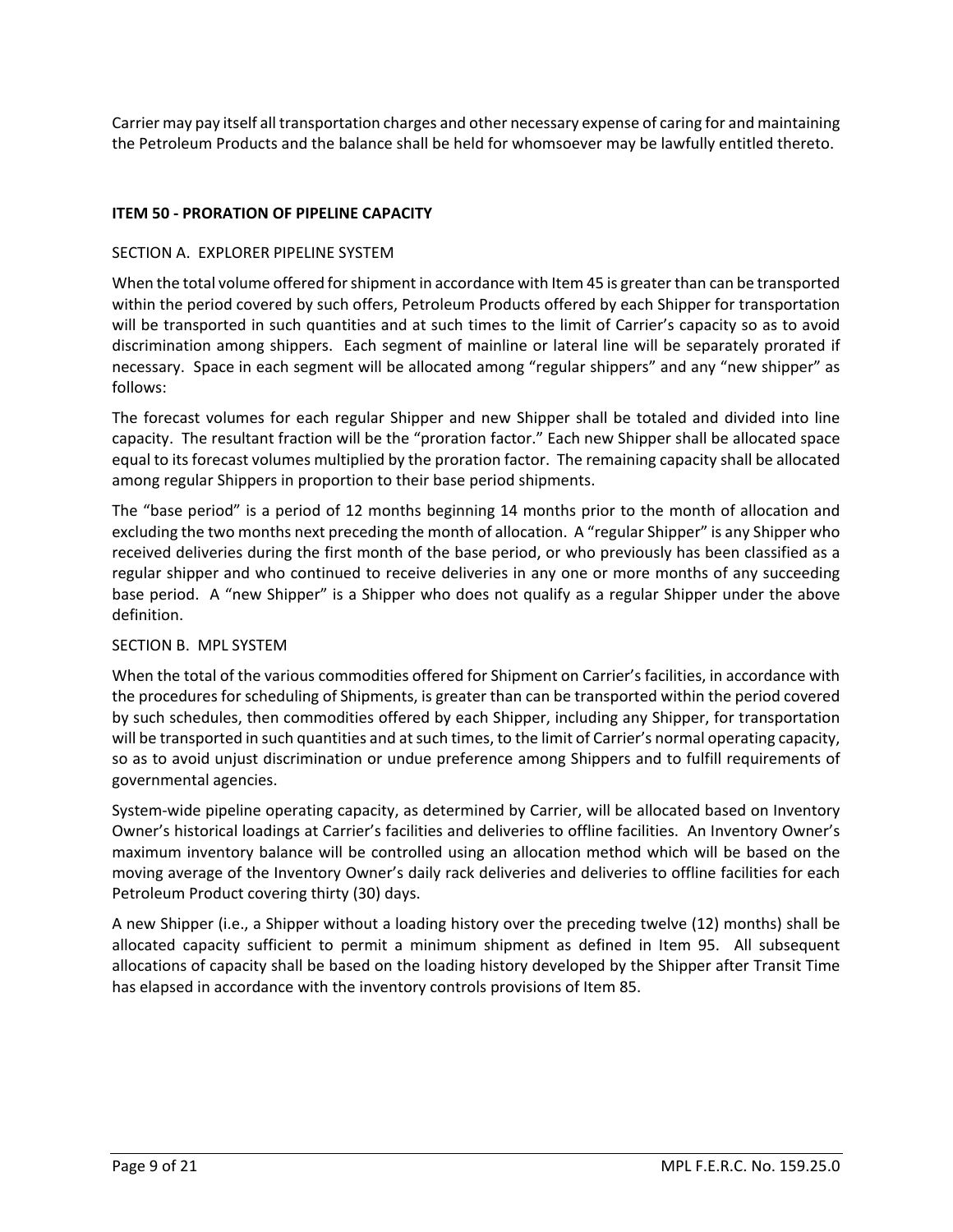#### **ITEM 55 - RATES APPLICABLE**

Petroleum products transported shall be subject to rules and rates in effect on the date such petroleum products are received by the carrier. Rules and rates changes begin at 12:00 A.M. Central Time Zone on the effective date of the tariff or any supplements thereto.

#### **ITEM 60 - ACCEPTANCE FREE FROM LIENS AND CHARGES**

An offer of petroleum products for shipment shall be deemed a warranty of title by the party offering, but acceptance shall not be deemed a representation by the carrier as to title. The carrier may, in the absence of adequate security, decline to receive any petroleum products which are in litigation, or as to which a dispute over title may exist, or which are encumbered by a lien. Further, Carrier may require Shipper's proof of perfect and unencumbered title or a satisfactory indemnity bond.

#### **ITEM 65 - CORROSION INHIBITORS**

Consignor may be required to inject oil-soluble corrosion inhibitor, approved by Carrier, in the Petroleum Products to be transported. All products shipped, with the exception of all grades of Aviation Kerosene, are required to meet a minimum level of corrosion protection. The concentration of inhibitor dosage will be controlled to meet a minimum rating of B+ (less than 5% of test surface rusted) as determined by NACE Standard TM0172-86, Test Method-Antirust Properties of Petroleum Products Pipeline Cargoes or latest revisions thereof.

## **ITEM 70 - FACILITIES REQUIRED AT ORIGIN AND DESTINATION**

SECTION A. Shipper shall furnish facilities to deliver Petroleum Products to the Carrier's manifold at origin points at a compatible pressure and at a pumping rate equal to Carrier's full line pumping rate or injection rate, if applicable.

SECTION B. The Carrier will not provide storage or loading facilities at Destinations designated with a ‡. No duty to transport will arise until evidence satisfactory to the Carrier has been furnished that Shipper has provided necessary facilities to which Carrier is connected at destination capable of receiving such shipments without delay at pressures and at pumping rates required by Carrier, and has made necessary arrangements for accepting delivery of shipments promptly on arrival at destination. The Shipper or Consignee shall have the sole duty to open valves into such delivery tankage, to determine that sufficient storage space is available to receive deliveries and to make all other necessary arrangements for the safe and proper receipt of Petroleum Products.

SECTION C. In the event Consignor or Consignee fails to provide adequate facilities at the Destination for receipt as provided in Section A hereof, Carrier shall have the right, on 24 hours notice, to divert or reconsign, subject to the rates, rules and regulations applicable from point of Origin to actual final Destination, or make whatever arrangements for disposition as are deemed appropriate to clear the Carrier's facilities, including the right of private sale for the best price reasonably obtainable. The Carrier may be a purchaser at such sale. Out of the proceeds of said sale, the Carrier shall pay itself all transportation and other applicable lawful charges and necessary expenses of the sale and the expense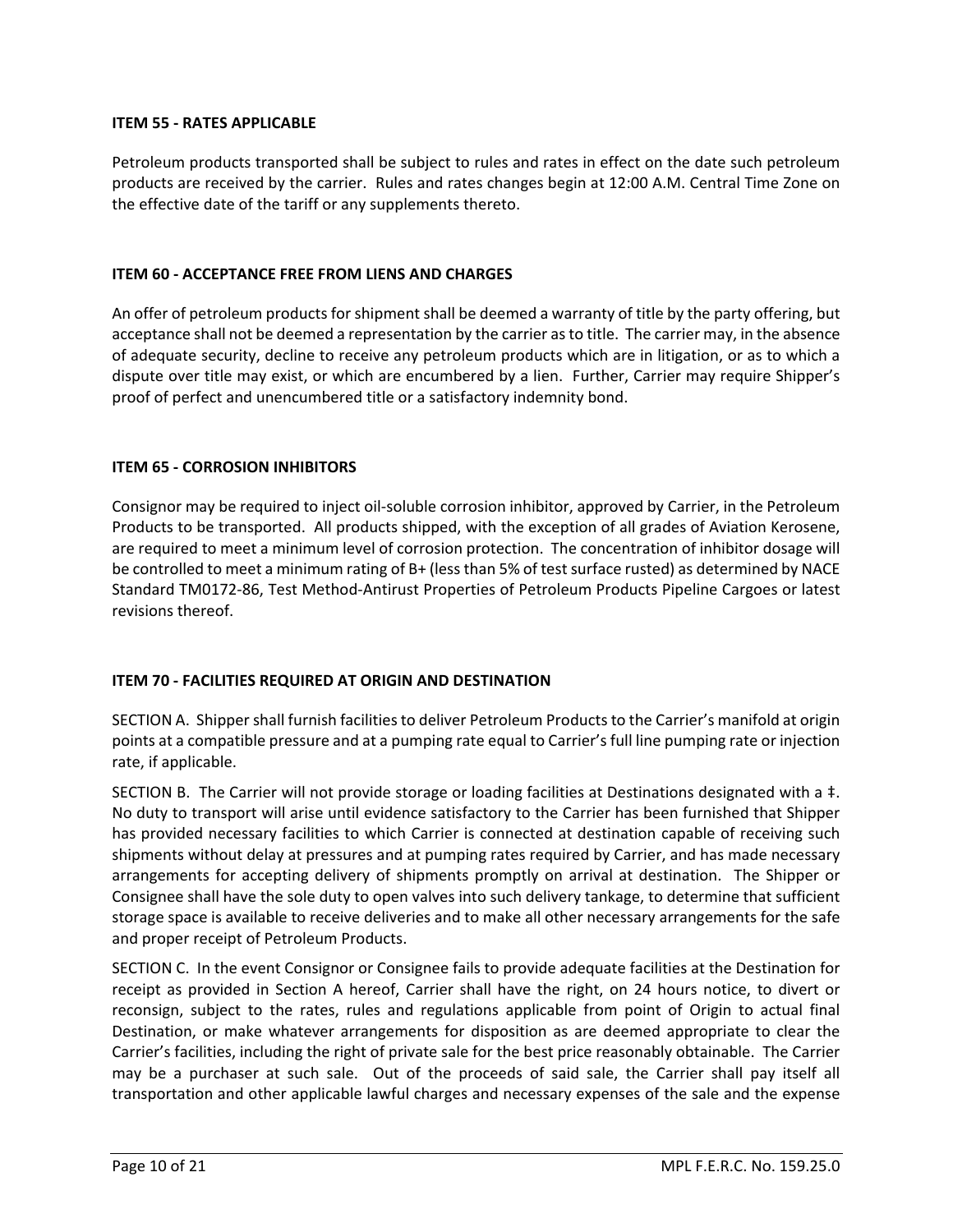of caring for and maintaining the Petroleum Products until disposed of and the balance shall be held for whomsoever may be lawfully entitled thereto.

### **ITEM 75 - PAYMENT OF TRANSPORTATION AND OTHER CHARGES**

The transportation and all other applicable lawful charges, except demurrage charges, accruing on Petroleum Products accepted for transportation shall be paid before release of Petroleum Products from the custody of Carrier. If required by Carrier, Shipper shall either prepay all such charges or furnish guaranty of payment satisfactory to Carrier. Petroleum Products accepted for transportation shall be subject to a carrier's lien, as provided by Article 7 of 12A Okla. Stat. (as such article may be amended from time to time), for all applicable, lawful charges.

If such charges are not paid by the due date stated on the invoice, the balance due on the entire past due balance (including principal and accumulated but unpaid finance charges) shall bear interest from that due date until paid in full at the rate equal to the lesser of one hundred twenty-five percent (125%) of the prime rate of interest charged by Citibank N.A., New York, New York as of the due date or the maximum finance charge rate allowed by law.

In addition to all other liens, statutory or otherwise, to which Carrier is entitled and unless the following grant is expressly prohibited by the terms of one or more security agreements or credit agreements creating prior, perfected security interests in the hereinafter-defined Collateral, Shipper hereby grants to Carrier a first priority, continuous and continuing security interest in all of the following, whether now or hereafter existing or acquired, as collateral for the prompt and complete payment and performance of Shipper's Obligations (as defined below): (a) All Petroleum Products accepted by Carrier for transportation, terminaling, storage, or otherwise; (b) all other property of Shipper now in the possession of and at any time and from time to time hereafter delivered to Carrier or its agents; (c) all of Shipper's pre-payments, deposits, balances, and credits with, and any of its claims against, Carrier, at any time existing; and (d) all products and proceeds of any of the foregoing property in any form. The property described or referred to in subsections (a) through (c) above is collectively referred to as the "Collateral." This grant secures the following (collectively the "Obligations"): (a) all antecedent, current and future transportation, storage, terminaling, special, ancillary and other lawful charges arising under or related to this tariff or the contracts entered into in connection with this tariff; (b) the repayment of any amounts that Carrier may advance or spend for the maintenance, storage or preservation of the Collateral; (c) all amounts owed under any modifications, renewals or extensions of any of the foregoing obligations; and (d) all other amounts now or in the future owed by Shipper to Carrier, whether or not of the same kind or class as the other obligations owed by Shipper to Carrier. Shipper authorizes Carrier to file such financing statements or other documents necessary to perfect and maintain the security interest herein granted.

Upon a default by the Shipper under this tariff or the contracts entered into in connection with this tariff, Carrier may, without further notice, setoff (including by set off, offset, recoupment, combination of accounts, deduction, retention, counterclaim, or withholding across or within each or all of such tariff and contracts, collectively "Setoff") (a) any amounts owed by Carrier to the Shipper under any other agreements, instruments or undertakings between the Shipper and Carrier against (b) any amounts owed by the Shipper to Carrier under any other agreements, instruments or undertakings between the Shipper and Carrier. Carrier shall give the Shipper notice of any Setoff pursuant to this paragraph, as soon as practicable thereafter, provided that failure to give such notice shall not affect the validity of the Setoff.

This item shall be construed in accordance with and governed by the laws of the State of Oklahoma (including without limitation the Uniform Commercial Code, 12A Okla. Stat. § 1-101 et seq., as it may be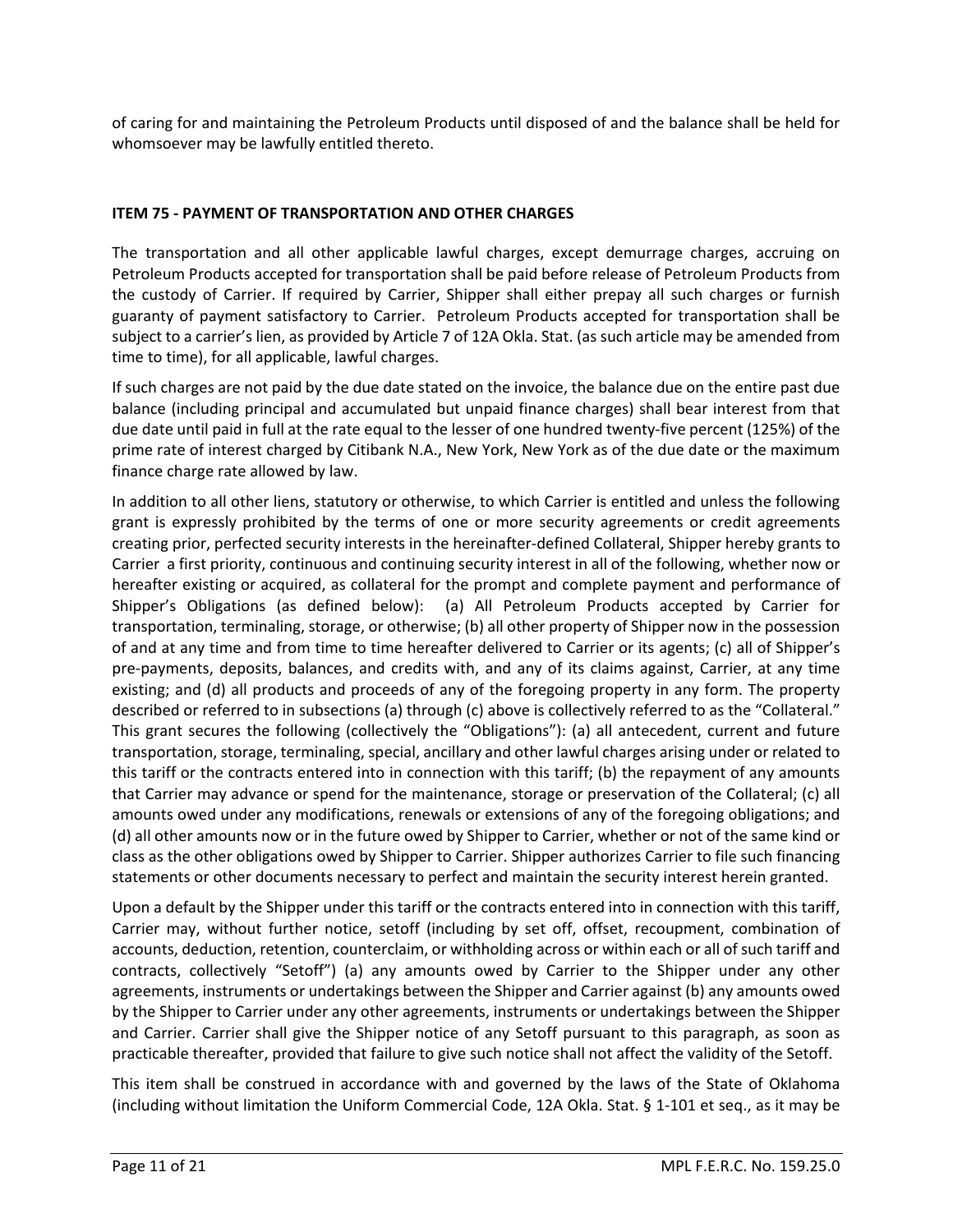amended from time to time), without regard to any choice of law rules which may direct the application of the laws of any other jurisdiction.

## **ITEM 80 - TAX REGISTRATION**

Consignors and Consignees shall be required to provide proof of registration with or tax exemption from the appropriate Federal and/or State tax authorities related to the collection and payment of fuels excise tax or other similar taxes, levies, or assessments. Failure of the Consignor and Consignee to do so shall not relieve the Consignor or Consignee from the obligation to pay any such tax, levy, or assessment. Any tax, levy, assessment, or other charge imposed by such authority against Carrier as the result of such failure shall be collected by Carrier under the provisions of Item 75.

## **ITEM 85 - WITHDRAWALS FROM TERMINAL FACILITIES - MAGELLAN PIPELINE SYSTEM**

If a Consignor ships and consigns to Destinations where the Carrier provides terminal facilities in accordance with the schedules of shipments furnished by the Carrier, Carrier may permit the Consignee to withdraw such consignments from Carrier's terminal beginning at any time after the acceptance of the shipment for transportation. In order for the Inventory Owner to immediately withdraw its inventory of Open Stock Petroleum Products, the Inventory Owner must maintain a minimum inventory balance, herein referred to as a Minimum Allocation. An Inventory Owner's Minimum Allocation is calculated by applying the Inventory Owner's percentage of overall demand from all Carriers' terminals and offline deliveries for a specific Open Stock Petroleum Product against Carrier's system inventory required to maintain Open Stock Status for such Open Stock Petroleum Product. In no event will the calculation of an individual Inventory Owner's Minimum Allocation be less than the minimum inventory levels for each Open Stock Petroleum Product established by the Carrier for all Inventory Owners which are actively utilizing the Carrier's terminal facilities. Consignments in Carrier's system which fulfill an Inventory Owner's Minimum Allocation will be charged an initial transportation rate of [I] 177.71 163.47 cents per barrel. An Inventory Owner's Minimum Allocation requirement will be updated on the first (1st) day of every month based on the immediately preceding thirty (30) day period during which Open Stock Petroleum Product withdrawal privileges were in effect. Inventory Owners have until midnight of the seventh (7th) calendar day of every month to satisfy their Minimum Allocation obligation.

New Inventory Owners will be required to submit a loading forecast, which will be used to calculate an initial Minimum Allocation for each Open Stock Petroleum Product. A new Inventory Owner's withdrawals will be monitored during the first (1st) month and the associated Minimum Allocation may be adjusted by the Carrier, if necessary.

An Inventory Owner with an inventory balance less than its Minimum Allocation will be deemed inactive for a period of six (6) consecutive, full calendar months thereafter (the "Inactive Period") and will not without Carrier's express approval, be allowed to withdraw Open Stock Petroleum Product from Carrier's terminal facilities during the Inactive Period or afterward until the first (1st) day of the month following the month during which the Inventory Owner has provided sufficient inventory to meet its Minimum Allocation which was in effect immediately prior to the suspension of its withdrawal privileges. If an Inventory Owner thereafter fails or refuses to ship in accordance with the schedule of shipments furnished by the Carrier or fails to maintain its Minimum Allocation, Carrier may suspend, until further notice, Open Stock Status for such Inventory Owner.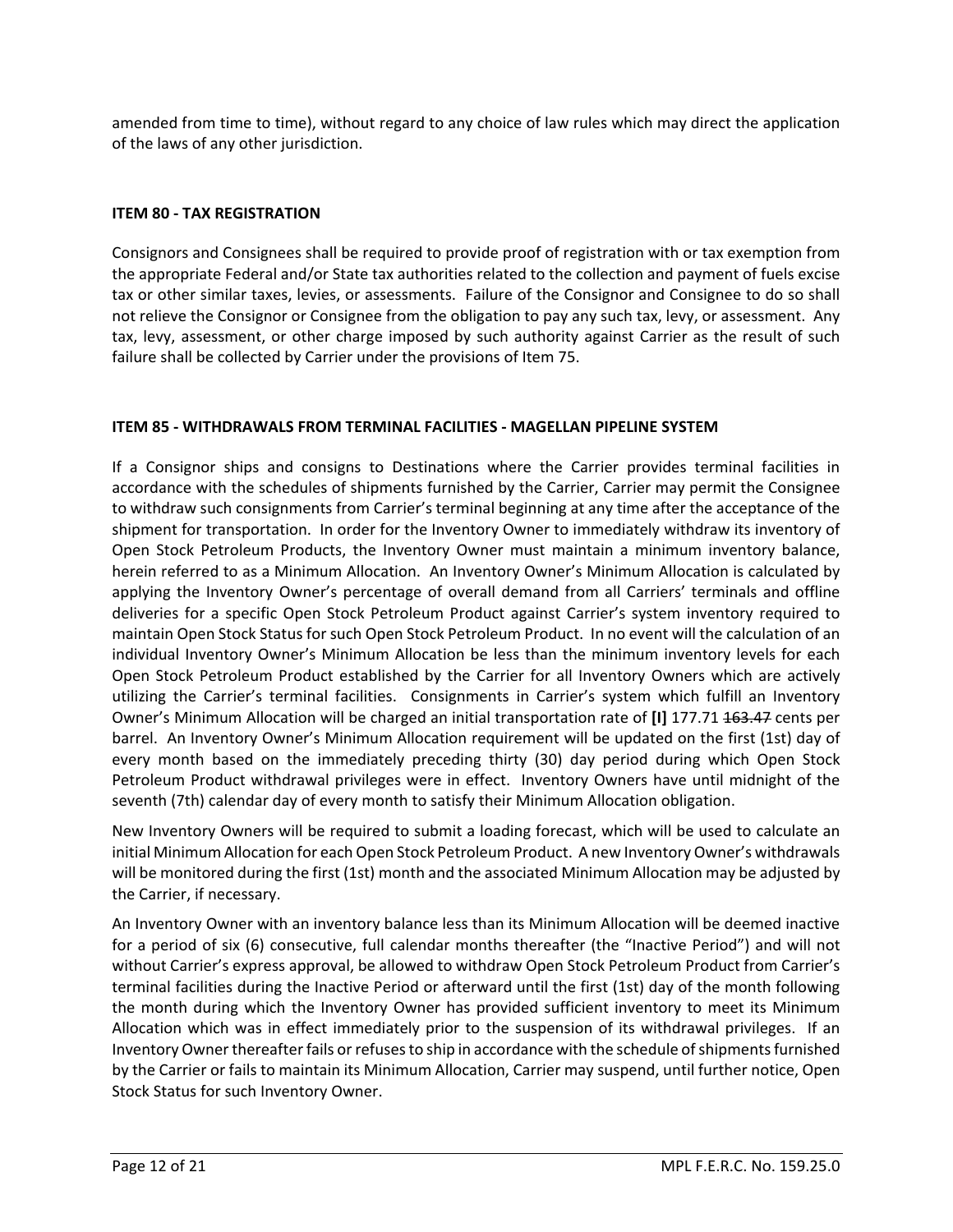Subject to Items 75 and 200, Minimum Allocation may be withdrawn from the system coincidental with the monthly adjustment to all Inventory Owners' Minimum Allocations after the seventh (7th) calendar day of the month following the month in which Carrier receives written notification of Inventory Owner's intent to discontinue shipments under this Item.

Withdrawals of Non-Open Stock Petroleum Products from Carrier's terminal facilities will be permitted after the shipment has sustained its associated Transit Time from the shipment's Origin to Destination. In addition, Carrier may require Inventory Owner to maintain minimum inventory on Non-Open Stock products.

Inventory Owners shall be permitted to withdraw Petroleum Products at Carrier's terminals only if positive inventory is maintained at that location, regardless of the Inventory Owner's system-wide status. If an Inventory Owner's balance at a location reaches zero, rack deliveries can be suspended until the Inventory Owner replenished its product inventory at the location.

In case of events or circumstances which prevent or threaten to prevent normal transportation and delivery of consignments to a Destination or Destinations, Open Stock Status may be suspended or controlled as to all Inventory Owners at such Destination or Destinations until further notice. When Open Stock Status has been suspended as to any Inventory Owner at a Destination or Destinations, further withdrawals may not be made from a consignment until its physical delivery into terminal facilities at such Destination.

#### **ITEM 90 - PIPEAGE CONTRACTS REQUIRED**

Separate pipeage contracts in accordance with this tariff and these regulations covering further details may be required of a Shipper before any duty to transport shall arise.

#### **ITEM 95 - MINIMUM SHIPMENT**

The minimum quantity of Petroleum Products which will be accepted at point of origin by the Carrier from one Shipper as a batch shall be 50,000 Barrels.

The minimum quantity of Petroleum Product which will be accepted at points of origin by the Carrier from one Shipper for participation in a fungible batch shall be 25,000 Barrels; provided, however, that the minimum quantity of a fungible batch traversing the mainline shall be 50,000 Barrels.

#### **ITEM 100 - MINIMUM CONSIGNMENT**

SECTION A. A consignment of Petroleum Products of the same specifications may be made as provided in Section B herein to one Consignee at any Destination on the MPL system or any point directly intermediate thereto, or to any Destination on other pipelines named in tariffs issued by or concurred in by MPL which are lawfully on file with the F.E.R.C. or State Commissions, subject to the rates, rules and regulations applicable from point of Origin to final Destination.

SECTION B. A consignment of Petroleum Products of the same specifications may be made as follows: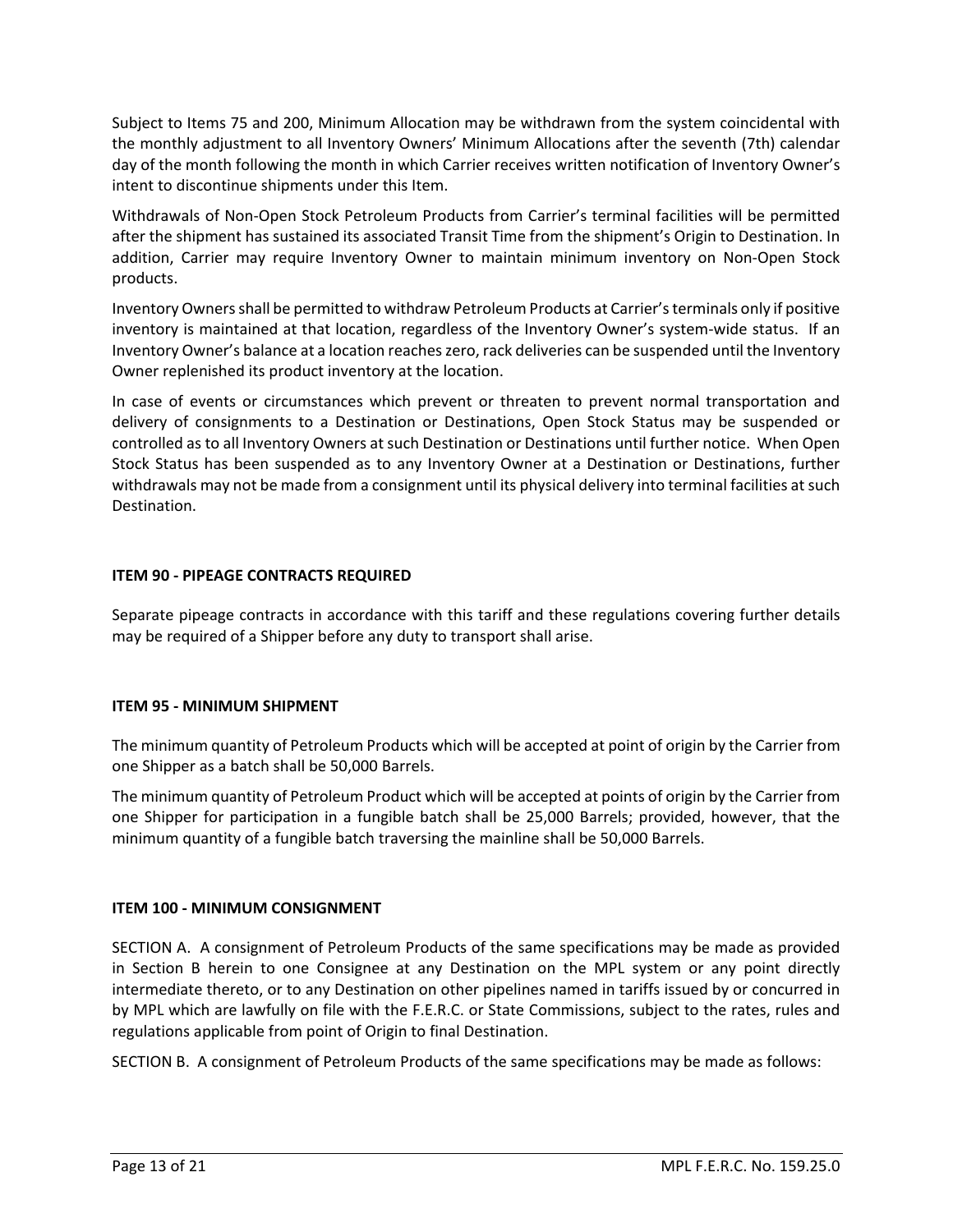(1) Except as otherwise provided, a minimum of 12,500 Barrels of the same product must be consigned to a Destination.

(2) Any quantity of barrelage may be consigned to a Destination provided that the Carrier can consolidate such consignment with other barrelage so that the total barrelage is 12,500 or more Barrels of the same specifications consigned to the same Destination by the same or other Consignors.

(3) Any quantity of barrelage may be consigned to a Destination provided that the Carrier can consolidate such consignment with other barrelage so that the total barrelage is 5,000 or more Barrels of the same specifications consigned to the same Destination by the same or other Consignors and further provided that the Carrier can consolidate the 5,000 Barrels with 12,500 or more Barrels of the same specifications consigned by the same or other Consignors to a Destination on the same line situated beyond the Destination to which the 5,000 Barrels are destined.

#### **ITEM 105 - SEGREGATION AND VARIATIONS IN QUALITY AND GRAVITY**

Carrier shall not be liable for variation in gravity or quality of petroleum products occurring while in its custody, resulting from normal pipeline operations and is under no obligation to deliver the identical petroleum products received.

#### **ITEM 110 - DELIVERY ADJUSTMENTS - EXPLORER PIPELINE SYSTEM**

Subject to Item 30 and Item 185, Carrier shall account to each Shipper for 100 percent of products received, except interface of commingled products in each calendar month will be allocated on a monthly basis among the Shippers in the proportion that the total number of Barrels delivered from the entire system for each Shipper bears to the total number of barrels delivered from the entire system for all Shippers.

Carrier will provide limited tankage only for accumulating interface material from the mainline. Disposal of this material will be as follows:

(1) Interface generated between products of compatible specifications will be divided equally (50-50) between those shipments which precede and follow this interface.

(2) The interface of commingled products occurring in the mainline between products having unlike, basic, physical characteristics, which cannot be readily absorbed into the shipments immediately preceding and following the interface (noncompatible interface), shall be retained in Carrier's custody for disposal for the account of the Shippers. The total of such noncompatible interface material in any calendar month will be allocated among the Shippers in the proportion that the total number of Barrels delivered from the entire system for each Shipper bears to the total number of barrels delivered from the entire system for all Shippers during that calendar month. The interface material will be sold on a bid or contractual basis for the account of the shippers, each Shipper to be credited with its proportionate share of the net proceeds of the sale, less transportation charges. The carrier shall settle accounts with each Shipper as provided in this item.

(3) If a Shipper tenders product which can neither be blended into nor absorb a blend of at least 5 percent of gasolines or distillates, that Shipper will be required to accept delivery of the interface created by this movement or pay the costs incurred in its disposition.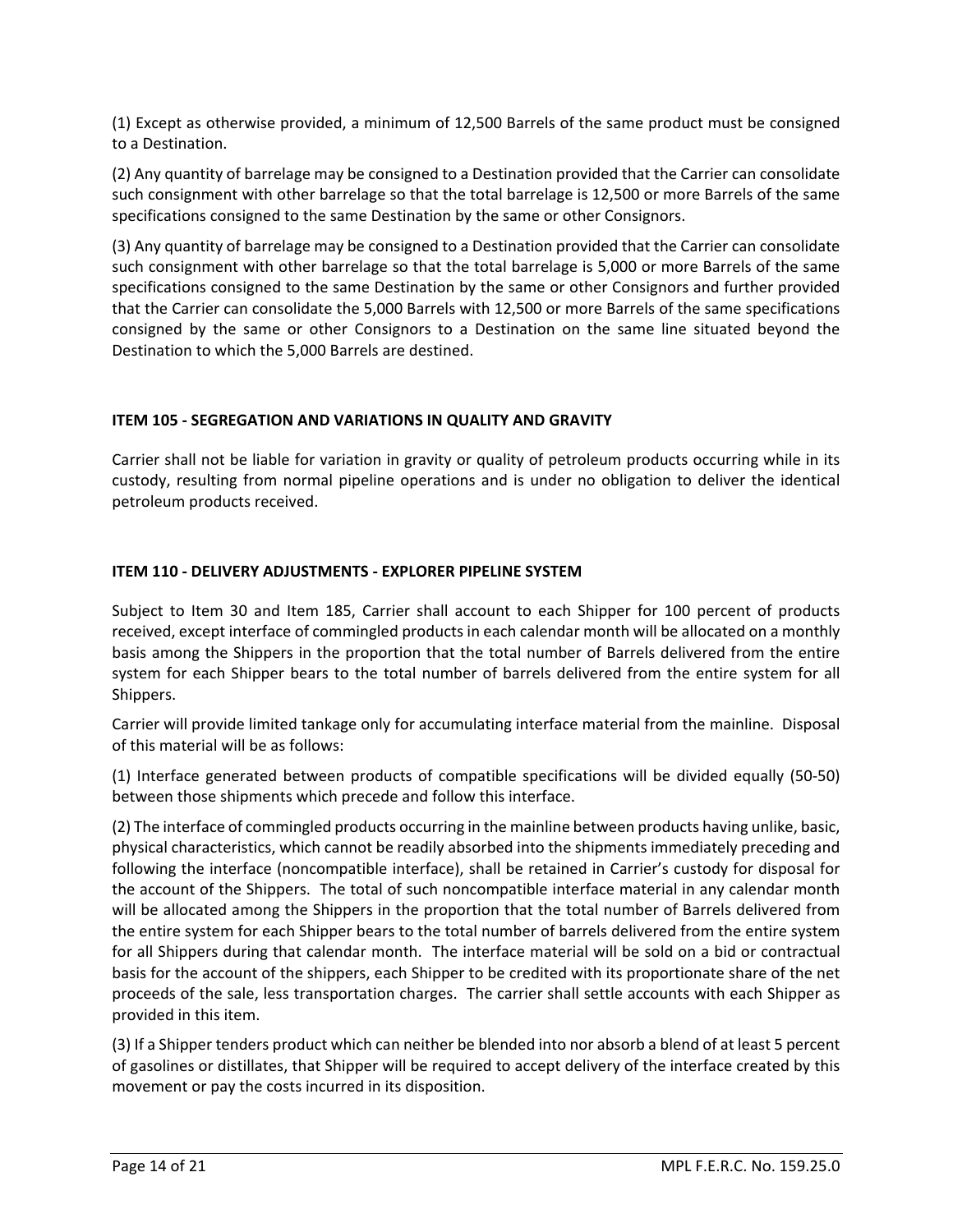(4) On lateral stub lines, interface material will be distributed equally among the number of Shippers who participated in movements which generated interface. This interface material will be delivered in kind to each shipper's tankage which they are required to provide for receipt of this material.

## **ITEM 115 - RECONSIGNMENT - MPL SYSTEM**

If no out-of-line or backhaul movement is required and if the current scheduled operations will permit, Consignor may reconsign, without charge, any shipment that is in Carrier's possession to Destinations, or any point directly intermediate thereto, or to Destinations on other pipelines named in tariffs issued by or concurred in by Carriers party to this tariff, lawfully on file with the F.E.R.C. and/or State Commissions, subject to the rates, rules and regulations applicable from point of Origin to actual final Destination. Reconsignments are not permitted from terminals not owned by Carrier.

If a Shipper elects to use automatic reconsignments to cover negative inventory positions, the locations from which the product will be reconsigned must be specified. A negative inventory position will be allowed to remain for three (3) working days. After three (3) days, volumes in the account of a Shipper having a negative inventory position will be reconsigned automatically from other locations on MPL to eliminate the negative inventory position.

Transit Time is applied on reconsignments of Open Stock Grades for Transit Time Shippers. Intransit inventory for the Open Stock Grades is automatically released for loading when the Transit Time from the Origin to the Destination has been met.

Backhaul reconsignments are allowed only for Open Stock Grades by Open Stock Shippers and/or for Specialty Grades by Open Stock Status Shippers to correct inventory imbalances or errors made by Shippers in entering consignments. A reconsignment is considered a backhaul when the Transit Time from the Origin of the inventory to the new location is less than the Transit Time from the Origin to the original location.

Reconsignment shall not prevent or change the running of time used in computing the demurrage charge, except that no demurrage charge shall accrue thereon from midnight of the day such consignment is removed from the tankage for transportation to the Destination to which reconsigned.

## **ITEM 120 - APPLICATION OF RATES FROM OR TO INTERMEDIATE POINTS**

Shipments of Petroleum Products accepted for transportation from any Origin or to any Destination not named in any tariff making reference hereto, which Origin or Destination is directly intermediate to any Origin or Destination from or to which a rate applying though such unnamed point is published, the Carrier will apply, from or to such unnamed intermediate point, the rate published from or to the next more distant point specified in the tariff.

## **ITEM 125 – IDENTITY OF SHIPMENT**

Because it is impracticable to maintain the identity of each shipment or consignment of Petroleum Products, substitution of barrelage, but not substitution of one kind of petroleum product for another by Carrier, shall be permitted.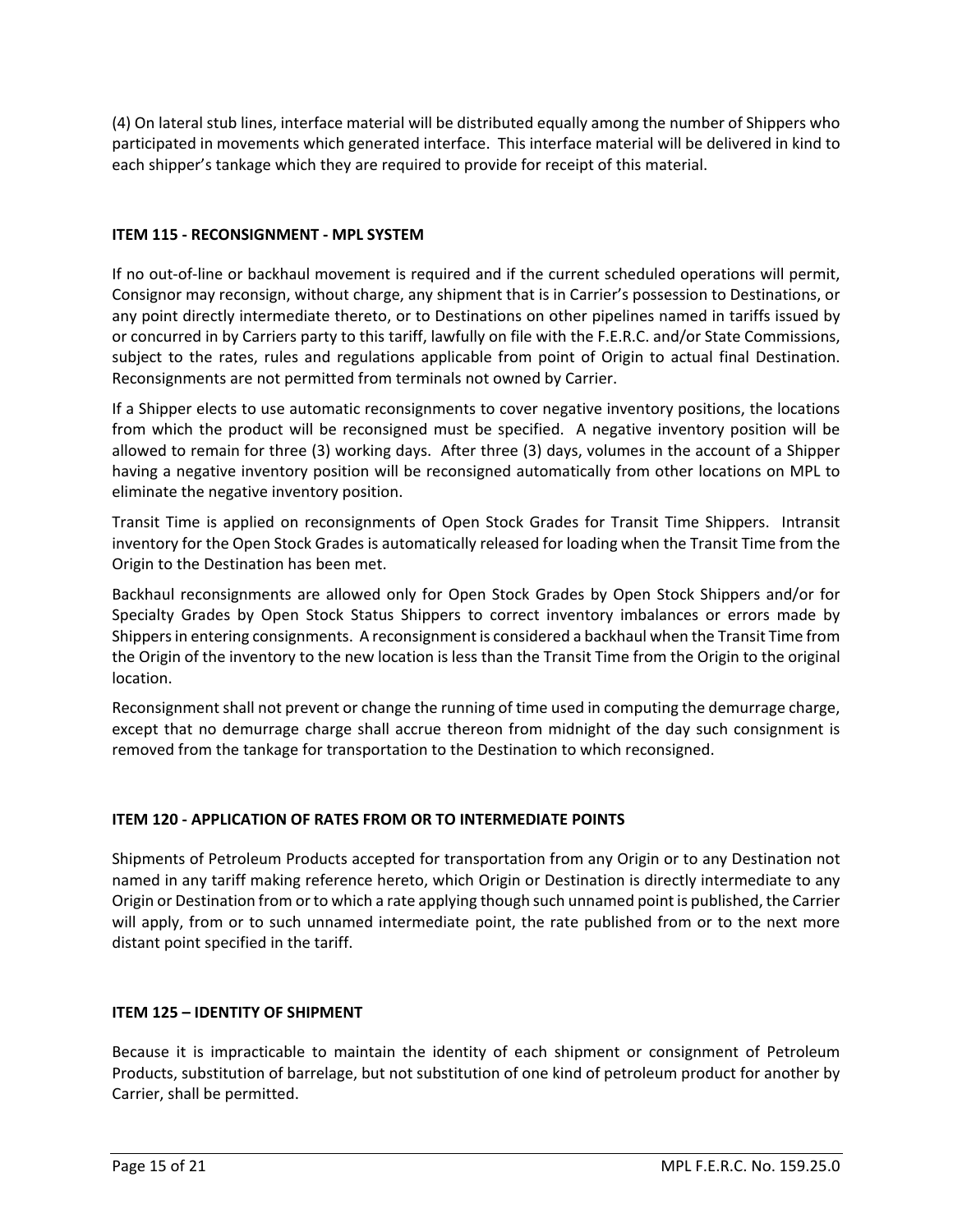#### **ITEM 130 – TERMINALING SERVICES MPL SYSTEM**

The rates published in tariffs issued by or concurred in by MPL include the charges for line haul and the charges for loading into motor tank trucks through MPL terminal facilities EXCEPT: Mount Vernon, MO and Rogers, AR where tariff rate is for line haul only and Carrier will require additional contracts for loading or other services. Terminal facilities include tanks, loading racks and meters. Carrier may require Shipper to provide storage for Non-Open Stock Petroleum Products.

#### **ITEM 135 – DELIVERY TO DESTINATION**

Upon arrival at Destination, Petroleum Products shall be delivered into terminal or other facilities provided by the Consignor or Consignee, or into terminal facilities furnished by the Carrier where Carrier furnishes terminal facilities, pending receipt by Carrier from Consignor or Consignee of instructions relative to the further transportation thereof. Carrier may require Shipper to provide storage for Non-Open Stock Petroleum Products.

#### **ITEM 140 - MINIMUM DELIVERY FROM TERMINAL FACILITIES - MPL SYSTEM**

Each delivery from Carrier's terminal facilities by Consignor or Consignee must not be less than 4,000 United States gallons in volume before temperature correction.

#### **ITEM 145 - DEMURRAGE CHARGES - MPL SYSTEM**

In order to provide space for delivery of succeeding shipments in Carrier's tankage or to otherwise prevent or relieve congestion at Destinations where Carrier provides tankage, Carrier may give notice to Consignors or Consignees to remove Petroleum Products from such terminal facilities. Petroleum Products specified in the notice which are not removed at the close of a five (5) day period, beginning the day after such notice is sent by the Carrier, shall be subject to a demurrage charge of **[U] five (5) cents** per Barrel per day until removed. Demurrage charges shall be payable upon presentation of an invoice by the Carrier.

#### **ITEM 150 - FILTRATION AND SPECIAL TESTING SERVICE - MPL SYSTEM**

When a Consignor or Consignee requires filtration and/or special testing of a Petroleum Product to guarantee a minimum of impurities more stringent than normally warranted by the Carrier, the Carrier will provide such service for a charge as set forth below:

Commercial Jet Fuel Filtration

Removal of particular matter, free water and surfactants **[I]** 6.42 5.91 Cents/BBL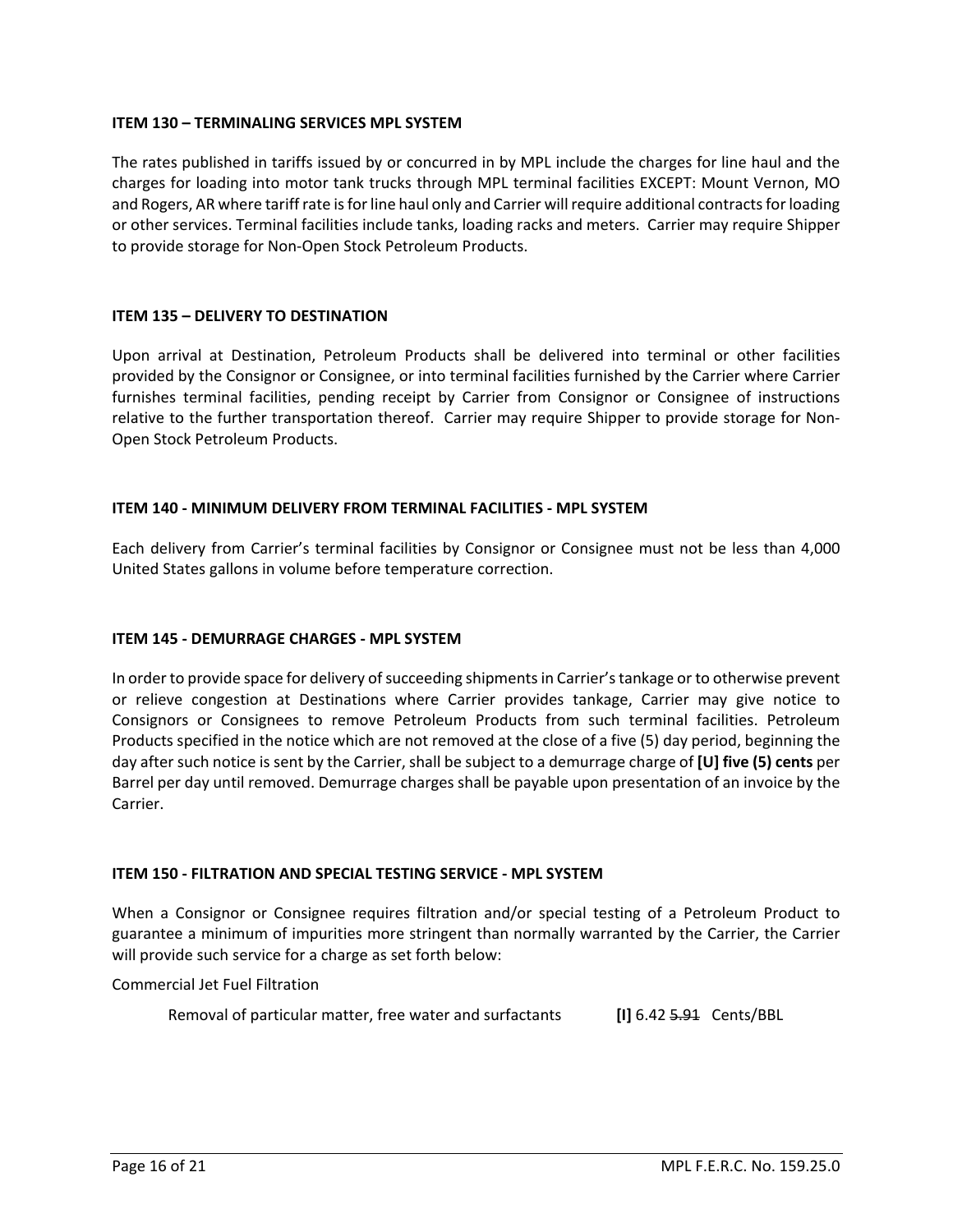#### **ITEM 155 - SPECIAL HANDLING SERVICES - MPL SYSTEM**

Petroleum Products which require special handling in MPL's pipelines or terminals because of special properties and/or specifications or because demand is insufficient may, if economically feasible and otherwise practical, be handled for an additional charge as set forth below:

Premium Unleaded Gasoline

| Transported and Handled via Terminals NOT noted with a ‡ |                           |  |
|----------------------------------------------------------|---------------------------|--|
| Premium Unleaded Gasoline                                |                           |  |
| Transported and Handled via Terminals noted with a ‡     | $[1]$ 8.59 7.90 Cents/BBL |  |

#### **ITEM 165- HIGH RVP UNLEADED GASOLINE**

#### **High RVP Unleaded Gasoline Shipments (FEBRUARY 1 THROUGH APRIL 15 – MPL SYSTEM)**

From February 1 through April 15, MPL will transport unleaded gasoline having a Reid Vapor Pressure (RVP) which exceeds Carrier's normal Reid Vapor Pressure specifications, but which does not exceed ASTM D4814 Volatility Classifications at the time of Shipment for **[I]** 21.38 19.67 cents per barrel in addition to the published transportation rate.

Shipments will be scheduled only when MPL has determined that the volume, specifications and routing of the various Shipments will not impair its ability to comply with all Federal, State and Local regulations regarding the Reid Vapor Pressure of deliveries from Carrier's facilities. Scheduling of high RVP Shipments will be performed in a manner so as to avoid unjust discrimination or undue preference among Shippers.

#### **High RVP Unleaded Gasoline Withdrawal (MAY 1 THROUGH SEPTEMBER 15– MPL SYSTEM)**

Shippers must withdraw all high RVP gasoline (gasoline whose RVP is above the May 1 MPL delivery specifications found at [www.magellanlp.com/WhatWeDo/ProductSpecs.aspx\)](http://www.magellanlp.com/WhatWeDo/ProductSpecs.aspx) from Carrier's inventory prior to May 1. All inventory transactions will be recorded on a First In First Out (FIFO) basis. Shippers with high RVP inventory in Carrier's system beyond May 1 can be charged [I] 144.55 132.97 cents per barrel per month. After May 1, Shippers will not be allowed to withdraw any high RVP gasoline inventories in Carrier's system until September 15.

#### **ITEM 175 - STORAGE IN TRANSIT AT PORT ARTHUR, TX; HOUSTON, TX; GREENVILLE, TX; AND TULSA, OK - EXPLORER PIPELINE SYSTEM**

When requested in writing at the time of tendering for Shipment, Shipments of Petroleum Products may be stopped for a period of not more than one year for storage in facilities furnished by the Consignee at Houston, TX; Greenville, TX; or Tulsa, OK; or arranged for with the Carrier, under Item 180, at Port Arthur, TX; Greenville, TX; or Tulsa, OK. The rate applying from point of origin to the point of storage shall be collected on all Shipments moving under the storage in transit privilege. If the Petroleum Product is reshipped within a one (1) year period, counting from the date it is delivered into tankage at the transit storage point, the Carrier shall collect additional transportation charges based on the difference between the rate paid to the transit storage and the rate applicable from the Origin point to the final Destination in effect on the date of original Shipment. In the event the Petroleum Product is not reshipped within the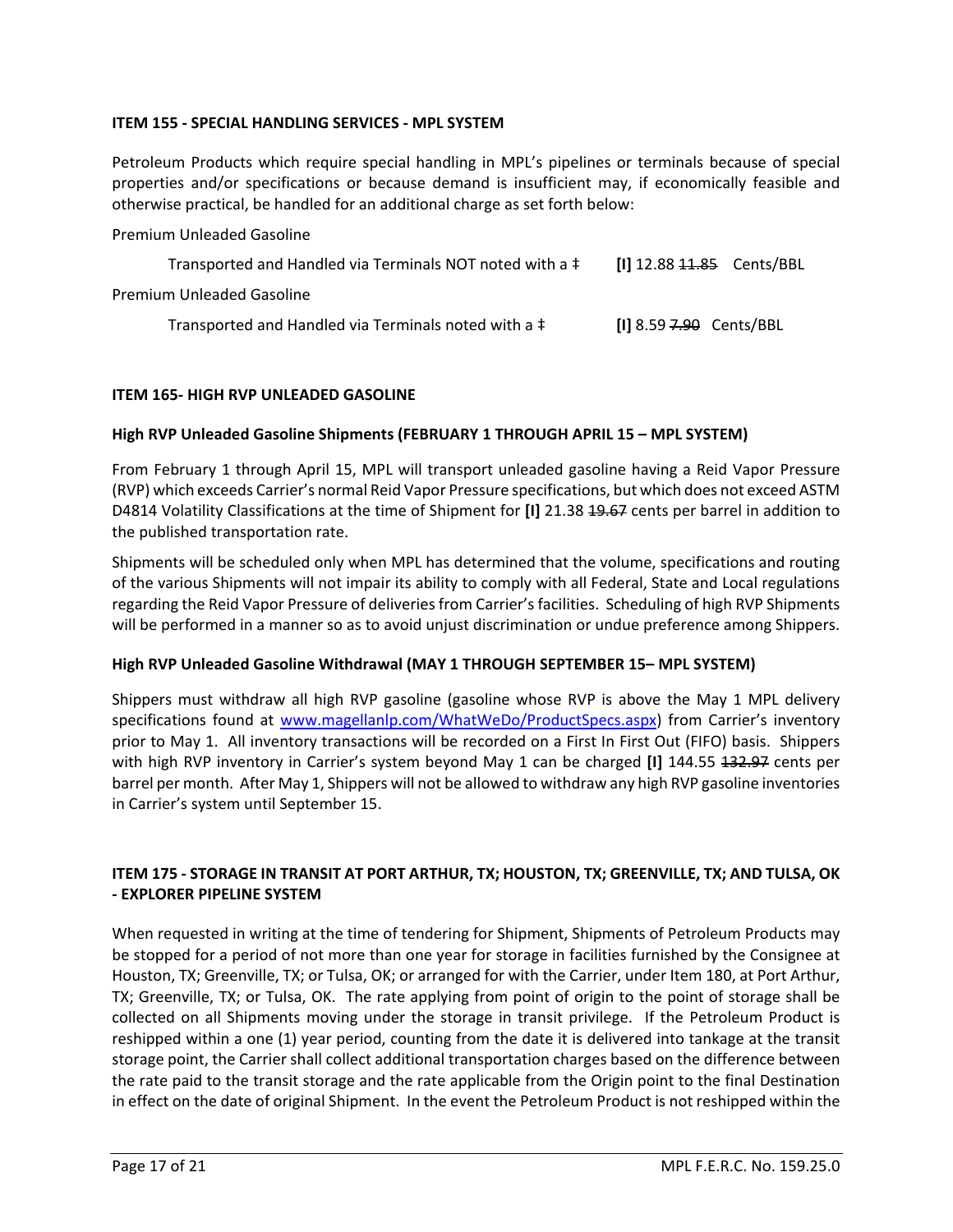one (1) year period, the rate in effect on date of reshipment from Carrier's point of origin nearest to the point of storage (the rate from Pasadena will apply on movements from storage at Greenville) to ultimate destination shall be collected.

Petroleum Products offered for reshipment under this in transit provision will be accepted for Shipment when injections into compatible products can be made, authorized by the Consignee, or at such times as it will not interfere with or delay movements of products from points of Origin.

When Shipments leave the custody of the Carrier, the Consignee shall cause accurate records to be kept showing the volume of transit barrelage on hand at the transit point.

he Carrier shall have access to transit records at all times and if requested by the Carrier, the Consignee shall certify under oath as to the accuracy of such records.

Carrier will not be liable for product loss, discoloration, contamination, or deterioration of Petroleum Products in transit storage furnished by Consignee. While products are in storage tanks of the Carrier, arranged for under Item 180, evaporation losses will be for the account of the Consignee and any other liability of the Carrier is subject to the provisions of Items 105 and 200.

### **ITEM 180 - IN TRANSIT STORAGE, TANKAGE AT PORT ARTHUR, TX; GREENVILLE, TX; AND TULSA, OK - EXPLORER PIPELINE SYSTEM**

Within the limits of space, which may be determined by Carrier to be available from time to time, Carrier will furnish tankage for in transit storage at Port Arthur, TX; Greenville, TX; and Tulsa, OK. In addition to all other applicable charges Shippers or Consignees requesting in transit storage space shall pay in accordance with the schedule below per Barrel per month or any fraction of a month of tank space reserved for such Shipper or Consignee. A separate storage agreement, in accordance with this Tariff and these rules and regulations, covering further details will be required of the Shipper or Consignee.

| 1 Month through 5 Months | [U] 18 cents per Barrel per month |
|--------------------------|-----------------------------------|
| 6 or More Months         | [U] 16 cents per Barrel per month |

In the event Shipper or Consignee fails to reship or otherwise remove its Petroleum Products from Carrier's tankage at the expiration of the storage period arranged with Carrier, then Carrier shall have the right, on 24 hour notice to Shipper or Consignee, to divert, reconsign, or make whatever arrangements for disposition of the Petroleum Products it deems appropriate to clear its facilities, including the right of sale as provided in Item 70. The tankage offered by the Carrier under this Item is only that constructed for normal breakout tankage within Carrier's system which from time to time may be surplus to Carrier's operating needs and available for storage of Shipper's volumes.

## **ITEM 185 - CHARGES FOR SPILL COMPENSATION ACTS AND REGULATIONS**

In addition to the transportation charges and all other charges accruing on Petroleum Products accepted for transportation, a per Barrel charge will be assessed and collected in the amount of any tax, fee, or other charge levied against the Carrier in connection with such Petroleum Products pursuant to any Federal, State, or local act or regulation which levies a tax, fee, or other charge on the receipt, delivery, transfer, or transportation of such Petroleum Products within their jurisdiction for the purpose of creating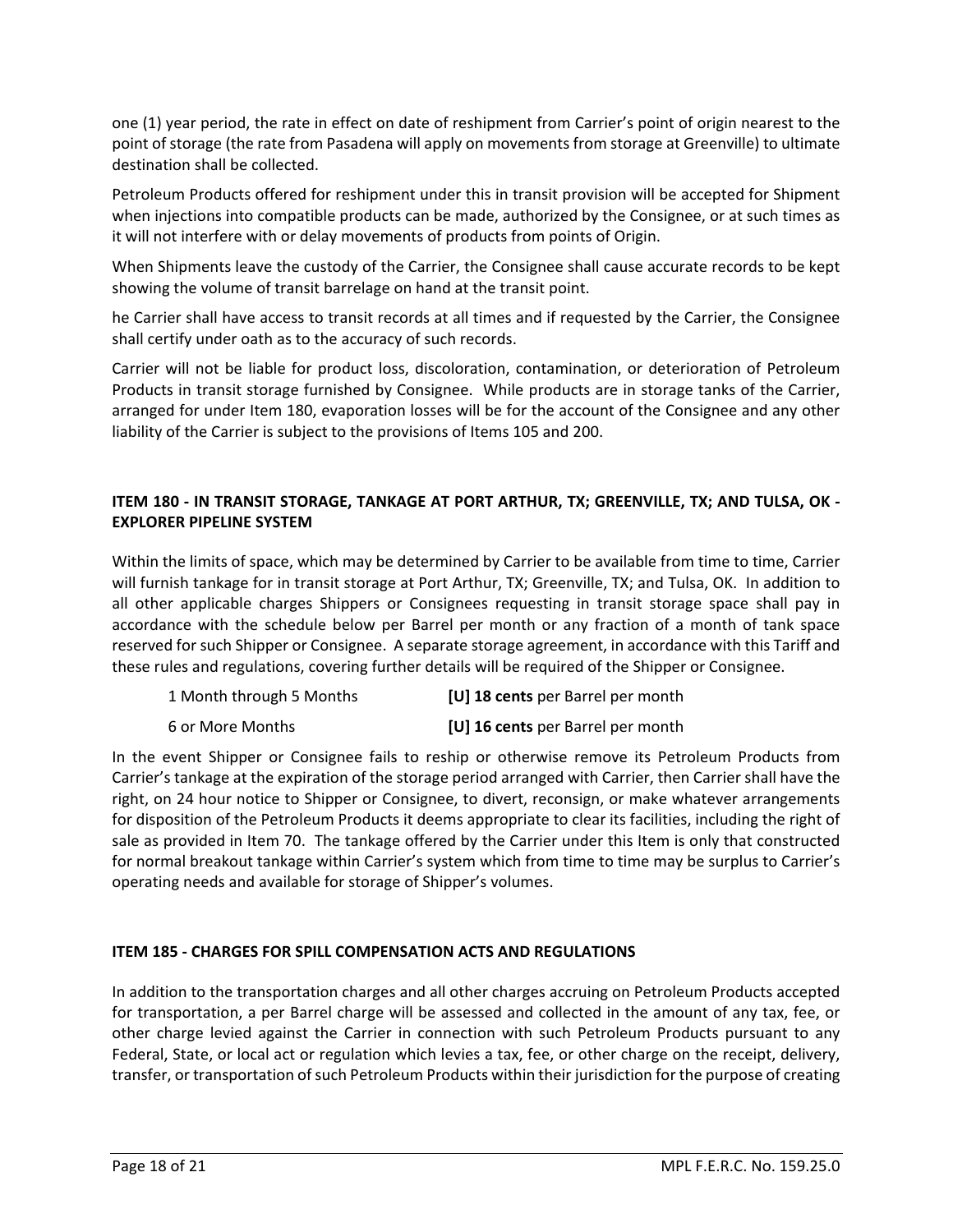a fund for the prevention, containment, clean up, and/or removal of spills and/or reimbursement of persons sustaining such costs or losses therefrom.

#### **ITEM 190 – COMMUNICATION FACILITIES - MPL SYSTEM**

Shippers may use the Message Facility of Carrier's "ATLAS" system to conduct pipeline business only. All messages are subject to audit. Use of the carrier's ATLAS system for any purpose other than to conduct pipeline business will cause Shipper's privilege of use to be suspended for twelve (12) months. Carrier will not be liable for non-delivery of messages or for errors or delays in transmission or interruption of such service.

#### **ITEM 195 - DUTY OF CARRIER**

#### **Quantity**

The Carrier shall transport and deliver into terminal facilities at the applicable Destination(s), with reasonable diligence, a quantity of Petroleum Product equal in volume to the quantity of Petroleum Product accepted for transportation, less the appropriate tender deduction, transmix allocation and any other volume reduction provided or referenced in this tariff. In the event of non-delivery due to interface cuts or other operating losses in excess of the tender deduction, the Carrier shall have the right to satisfy any claim by product replacement or cash payment.

#### **Quality**

Carrier shall have no duty to deliver Petroleum Product other than in conformance with state and federal governmental requirements for such Petroleum Product that apply to deliveries at the applicable Destination, except as otherwise noted in the specifications that apply to deliveries at such Destination as established by Carrier and set forth at the public website [www.magellanlp.com/WhatWeDo/ProductSpecs.aspx](http://www.magellanlp.com/WhatWeDo/ProductSpecs.aspx) .

#### **ITEM 200 – LIABILITY**

The Carrier shall not be liable for any delay in transportation or terminaling services or loss of Petroleum Products caused by acts of God; storm, flood, extreme weather, fire, explosion; war, invasion, terrorism, hostilities, rebellion, insurrections, riots; strikes, picketing or other labor stoppages, whether of Carrier's employees or otherwise; electrical or electronic failure or malfunction; communications failure or malfunction; computer hardware and/or software failure, malfunction; breakage or accident to machinery or equipment; proration; temporary restraining orders, injunctions or compliance orders issued by courts or governmental agencies; seizure or destruction under quarantine or customs regulations, or confiscation by order of any government or public authority, or risks of contraband or illegal transportation or trade; or any cause not due to fault or negligence of Carrier. In the event of such loss, each owner shall bear the loss in the same proportion as its share of the total quantity of the kind of product involved in the loss in the custody of the Carrier at the time of such loss. Each Shipper or Consignee shall be entitled to receive only so much of its share remaining after its due proportion of the loss is deducted. The Carrier shall compute the quantities of loss and shall prepare and submit a statement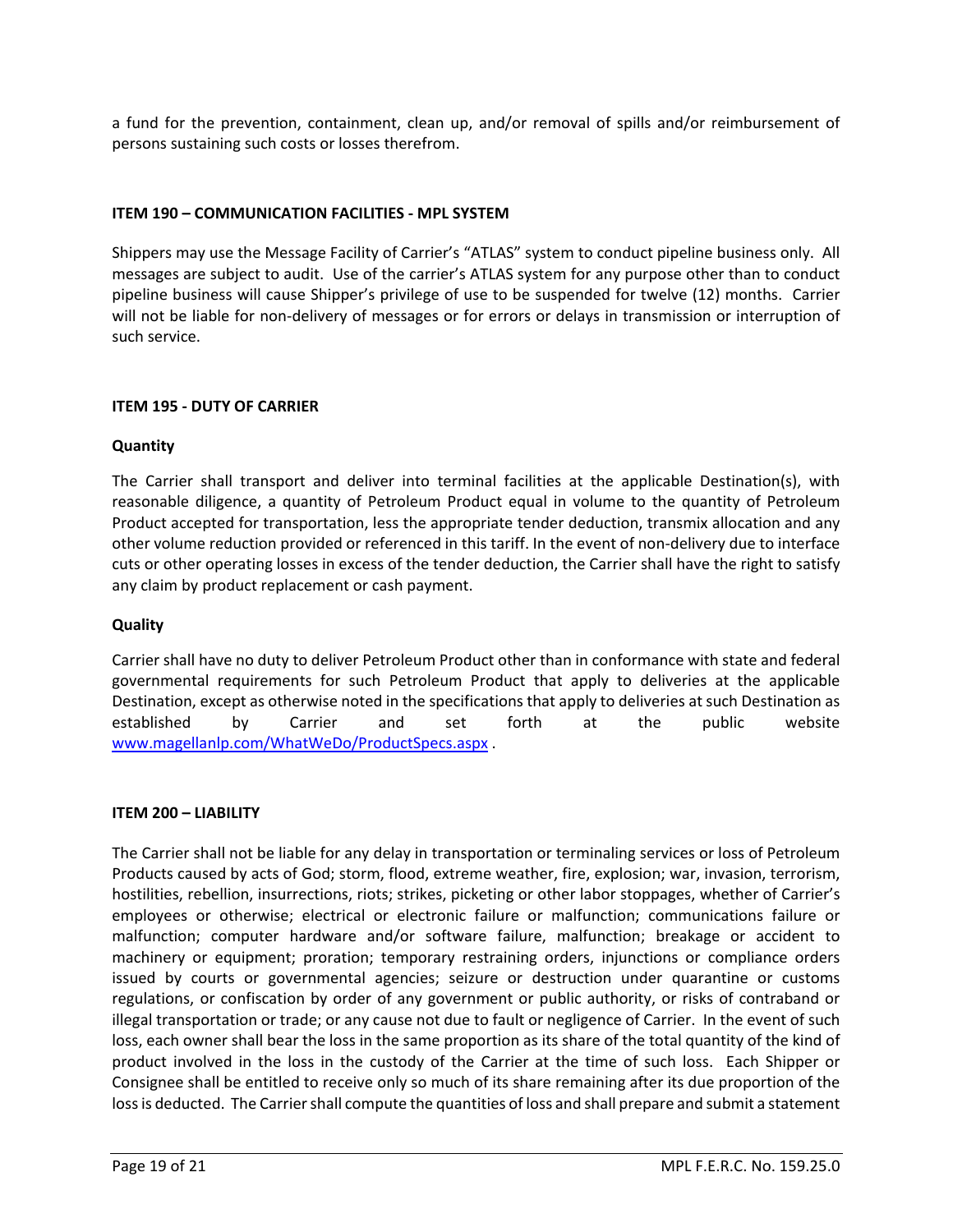to the Shippers or Consignees showing the apportionment of the loss among the Shippers or Consignees involved.

Carrier will transport and deliver Petroleum Products with reasonable diligence and dispatch, but will not be liable for delays in transportation of Petroleum Products to a particular market.

The Carrier shall not be liable for discoloration, contamination or deterioration of Petroleum Products transported unless such discoloration, contamination or deterioration results from the negligence of the Carrier. In the event of such damage, each Shipper's or Consignee's share of the damaged Petroleum Product shall be in the same proportion as its share of the total quantity of shipments involved and each such Shipper or Consignee shall be allocated only its proportionate share of damaged Petroleum Product.

Inventory Owner shall protect, indemnify, defend and hold Carrier, its parent and affiliates harmless from and against all claims, losses, suits, liabilities, fines, penalties, damages and expenses (including reasonable attorneys' fees and expenses) of any kind or character arising from or related to (1) negligent or willful acts or omissions on the part of Inventory Owner, its employees, agents or contractors (including, but not limited to, any contractors transporting products(s) to or from any location on Carrier's system), or (2) liability arising from the chemical characteristics of product(s), except to the extent such liability arises from Carrier's negligence.

Product(s) in this Item refers to any individual product, as defined in this Tariff (in Item 20 - Petroleum Products Defined), or any combination thereof, whether achieved via in-line (automated) or splash (manual) blending.

In no event shall Carrier be liable to any Shipper or Inventory Owner for any losses, liabilities or damages, including special, punitive, exemplary, consequential, incidental or indirect losses or damages howsoever caused, (including but not limited to loss of revenue, loss of profits or present or future opportunities) whether or not foreseeable, and irrespective of the theory or cause of action upon which such damages might be based, except for such actual losses or damages sustained as a result of, and to the extent of, Carrier's negligence.

#### **ITEM 205 - CLAIMS: TIME FOR FILING**

Notice of any claim for loss, damage or liability for or in connection with Petroleum Products ("Claim", whether one or more) must be made in writing to the Carrier within nine (9) months after delivery of the Petroleum Products at the applicable Destination(s), or, in the case of a failure of Carrier to so deliver, then within nine (9) months after a reasonable time for delivery has elapsed. Failure to give such notice of any Claim shall be deemed to be a waiver and release of such Claim and of all rights to assert such Claim, and Carrier shall have no liability or obligation with respect thereto.

Suit against Carrier for any Claim must be instituted within two (2) years and one (1) day from the day when notice in writing is given by Carrier to the claimant that the Carrier has disallowed all or any part of such Claim. Any Claim for which suit has not been instituted in accordance with the foregoing provisions shall be deemed to have been waived, relinquished and released, and Carrier shall have no liability or obligation with respect thereto.